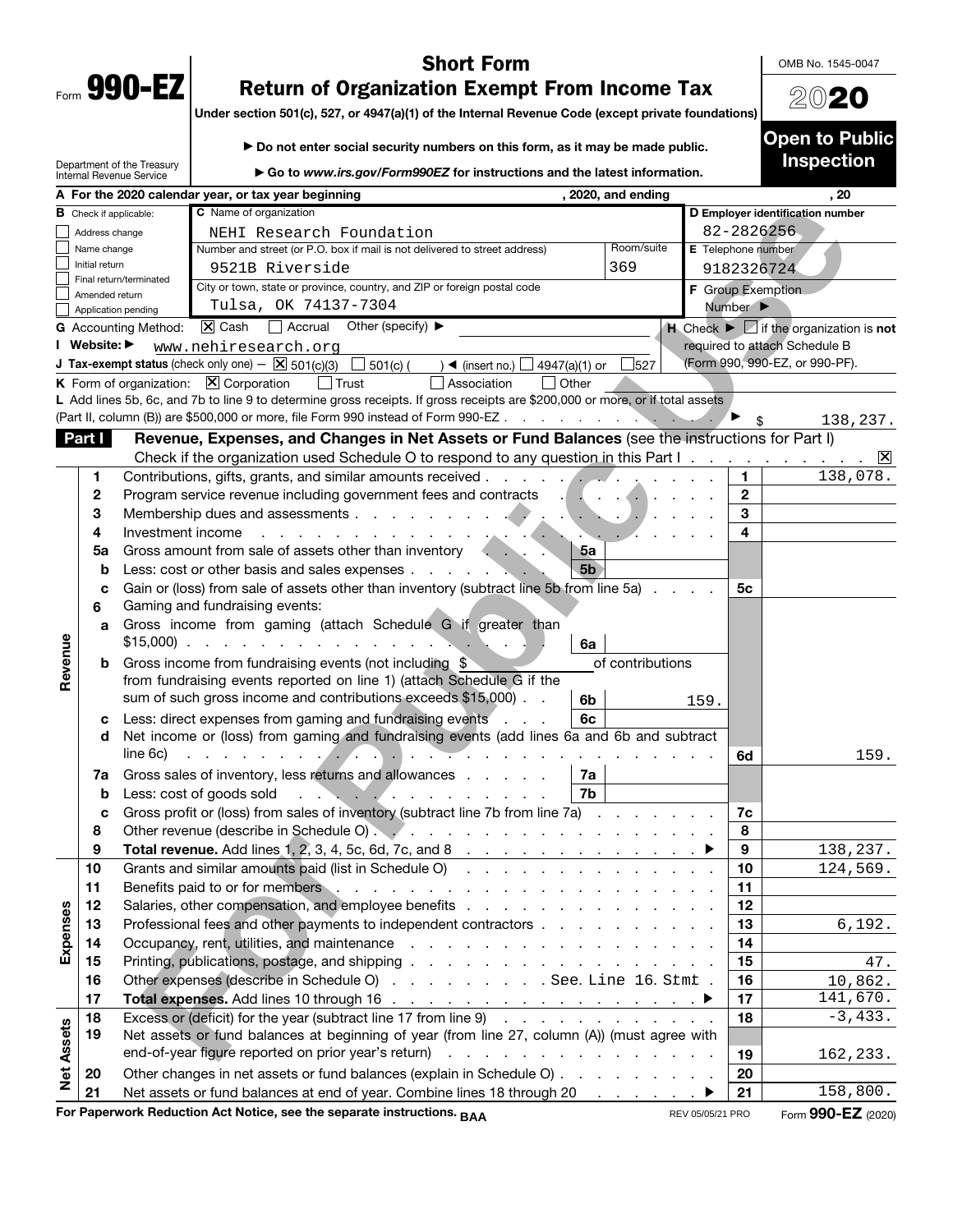|    | Form 990-EZ (2020)                                                                                                                                                                                                                                                                                |                                                      |                                                                                     |                                                                                                                          |                            | Page 2                                   |
|----|---------------------------------------------------------------------------------------------------------------------------------------------------------------------------------------------------------------------------------------------------------------------------------------------------|------------------------------------------------------|-------------------------------------------------------------------------------------|--------------------------------------------------------------------------------------------------------------------------|----------------------------|------------------------------------------|
|    | <b>Balance Sheets</b> (see the instructions for Part II)<br>Part II                                                                                                                                                                                                                               |                                                      |                                                                                     |                                                                                                                          |                            |                                          |
|    | Check if the organization used Schedule O to respond to any question in this Part II $\ldots$                                                                                                                                                                                                     |                                                      |                                                                                     |                                                                                                                          |                            | $ \mathsf{X} $                           |
|    |                                                                                                                                                                                                                                                                                                   |                                                      |                                                                                     | (A) Beginning of year                                                                                                    |                            | (B) End of year                          |
| 22 | Cash, savings, and investments                                                                                                                                                                                                                                                                    |                                                      |                                                                                     | 159,232.                                                                                                                 | 22                         | 156,722.                                 |
| 23 | Land and buildings. $\ldots$ $\ldots$ $\ldots$ $\ldots$ $\ldots$                                                                                                                                                                                                                                  |                                                      |                                                                                     |                                                                                                                          | 23                         |                                          |
| 24 | Other assets (describe in Schedule O)                                                                                                                                                                                                                                                             |                                                      |                                                                                     | 3,001.                                                                                                                   | 24                         | 2,078.                                   |
| 25 | Total assets                                                                                                                                                                                                                                                                                      |                                                      |                                                                                     | 162,233.                                                                                                                 | 25                         | 158,800.                                 |
| 26 | Total liabilities (describe in Schedule O)                                                                                                                                                                                                                                                        |                                                      |                                                                                     |                                                                                                                          | 26                         | 0.                                       |
| 27 | Net assets or fund balances (line 27 of column (B) must agree with line 21)                                                                                                                                                                                                                       |                                                      |                                                                                     | 162,233.                                                                                                                 | 27                         | 158,800.                                 |
|    | Statement of Program Service Accomplishments (see the instructions for Part III)<br><b>Part III</b>                                                                                                                                                                                               |                                                      |                                                                                     |                                                                                                                          |                            |                                          |
|    | Check if the organization used Schedule O to respond to any question in this Part III                                                                                                                                                                                                             |                                                      |                                                                                     |                                                                                                                          |                            | <b>Expenses</b><br>(Required for section |
|    | What is the organization's primary exempt purpose? Supporting Medical Research for NEHI                                                                                                                                                                                                           |                                                      |                                                                                     |                                                                                                                          |                            | 501(c)(3) and 501(c)(4)                  |
|    | Describe the organization's program service accomplishments for each of its three largest program services,<br>as measured by expenses. In a clear and concise manner, describe the services provided, the number of<br>persons benefited, and other relevant information for each program title. |                                                      |                                                                                     |                                                                                                                          | others.)                   | organizations; optional for              |
| 28 | Medical Research Grants Funding for Neuroendocrine Cell Hyperplasia of Infancy (NEHI)                                                                                                                                                                                                             |                                                      |                                                                                     |                                                                                                                          |                            |                                          |
|    |                                                                                                                                                                                                                                                                                                   |                                                      |                                                                                     |                                                                                                                          |                            |                                          |
|    |                                                                                                                                                                                                                                                                                                   |                                                      |                                                                                     |                                                                                                                          |                            |                                          |
|    | 124, 220. ) If this amount includes foreign grants, check here<br>(Grants \$                                                                                                                                                                                                                      |                                                      |                                                                                     | ►                                                                                                                        | 28a                        | 124,220.                                 |
| 29 | Travel Grants Reimbursing Individuals Seeking Neuroendocrine Cell Hyperplasia of Infancy (NEHI) Diagnosis.                                                                                                                                                                                        |                                                      |                                                                                     |                                                                                                                          |                            |                                          |
|    |                                                                                                                                                                                                                                                                                                   |                                                      |                                                                                     |                                                                                                                          |                            |                                          |
|    |                                                                                                                                                                                                                                                                                                   |                                                      |                                                                                     |                                                                                                                          |                            |                                          |
|    | 349. ) If this amount includes foreign grants, check here ▶<br>(Grants \$                                                                                                                                                                                                                         |                                                      |                                                                                     |                                                                                                                          | 29a                        | 349.                                     |
| 30 |                                                                                                                                                                                                                                                                                                   |                                                      |                                                                                     |                                                                                                                          |                            |                                          |
|    |                                                                                                                                                                                                                                                                                                   |                                                      |                                                                                     |                                                                                                                          |                            |                                          |
|    |                                                                                                                                                                                                                                                                                                   |                                                      |                                                                                     |                                                                                                                          |                            |                                          |
|    | (Grants \$                                                                                                                                                                                                                                                                                        | ) If this amount includes foreign grants, check here |                                                                                     |                                                                                                                          | 30a                        |                                          |
|    | 31 Other program services (describe in Schedule O)                                                                                                                                                                                                                                                | .                                                    |                                                                                     | and a strain and a strain of the                                                                                         |                            |                                          |
|    | (Grants \$                                                                                                                                                                                                                                                                                        | ) If this amount includes foreign grants, check here |                                                                                     |                                                                                                                          | 31a                        |                                          |
|    | 32 Total program service expenses (add lines 28a through 31a)                                                                                                                                                                                                                                     |                                                      | the contract of the contract of                                                     |                                                                                                                          | 32                         | 124,569.                                 |
|    | List of Officers, Directors, Trustees, and Key Employees (list each one even if not compensated—see the instructions for Part IV)<br><b>Part IV</b>                                                                                                                                               |                                                      |                                                                                     |                                                                                                                          |                            |                                          |
|    | Check if the organization used Schedule O to respond to any question in this Part IV                                                                                                                                                                                                              |                                                      |                                                                                     |                                                                                                                          | the company of the company |                                          |
|    | (a) Name and title                                                                                                                                                                                                                                                                                | (b) Average<br>hours per week<br>devoted to position | (c) Reportable<br>compensation<br>(Forms W-2/1099-MISC)<br>(if not paid, enter -0-) | (d) Health benefits,<br>contributions to employee (e) Estimated amount of<br>benefit plans, and<br>deferred compensation |                            | other compensation                       |
|    | Carly Bush                                                                                                                                                                                                                                                                                        |                                                      |                                                                                     |                                                                                                                          |                            |                                          |
|    | President                                                                                                                                                                                                                                                                                         | 5.00                                                 | 0.                                                                                  | 0.                                                                                                                       |                            | $0$ .                                    |
|    | Jonathan Bush                                                                                                                                                                                                                                                                                     |                                                      |                                                                                     |                                                                                                                          |                            |                                          |
|    | Treasurer                                                                                                                                                                                                                                                                                         | 5.00                                                 | 0.                                                                                  | 0.                                                                                                                       |                            | 0.                                       |
|    | Kyle Bass                                                                                                                                                                                                                                                                                         |                                                      |                                                                                     |                                                                                                                          |                            |                                          |
|    | Secretary                                                                                                                                                                                                                                                                                         | 5.00                                                 | 0.                                                                                  | 0.                                                                                                                       |                            | 0.                                       |
|    | David Ellis                                                                                                                                                                                                                                                                                       |                                                      |                                                                                     |                                                                                                                          |                            |                                          |
|    | Board Member                                                                                                                                                                                                                                                                                      | 5.00                                                 | 0.                                                                                  | 0.                                                                                                                       |                            | $0$ .                                    |
|    | Mark Burdick                                                                                                                                                                                                                                                                                      |                                                      |                                                                                     |                                                                                                                          |                            |                                          |
|    | Board Member                                                                                                                                                                                                                                                                                      | 5.00                                                 | 0.                                                                                  | 0.                                                                                                                       |                            | $0$ .                                    |
|    |                                                                                                                                                                                                                                                                                                   |                                                      |                                                                                     |                                                                                                                          |                            |                                          |
|    |                                                                                                                                                                                                                                                                                                   |                                                      |                                                                                     |                                                                                                                          |                            |                                          |
|    |                                                                                                                                                                                                                                                                                                   |                                                      |                                                                                     |                                                                                                                          |                            |                                          |
|    |                                                                                                                                                                                                                                                                                                   |                                                      |                                                                                     |                                                                                                                          |                            |                                          |
|    |                                                                                                                                                                                                                                                                                                   |                                                      |                                                                                     |                                                                                                                          |                            |                                          |
|    |                                                                                                                                                                                                                                                                                                   |                                                      |                                                                                     |                                                                                                                          |                            |                                          |
|    |                                                                                                                                                                                                                                                                                                   |                                                      |                                                                                     |                                                                                                                          |                            |                                          |
|    |                                                                                                                                                                                                                                                                                                   |                                                      |                                                                                     |                                                                                                                          |                            |                                          |
|    |                                                                                                                                                                                                                                                                                                   |                                                      |                                                                                     |                                                                                                                          |                            |                                          |
|    |                                                                                                                                                                                                                                                                                                   |                                                      |                                                                                     |                                                                                                                          |                            |                                          |
|    |                                                                                                                                                                                                                                                                                                   |                                                      |                                                                                     |                                                                                                                          |                            |                                          |
|    |                                                                                                                                                                                                                                                                                                   |                                                      |                                                                                     |                                                                                                                          |                            |                                          |
|    |                                                                                                                                                                                                                                                                                                   |                                                      |                                                                                     |                                                                                                                          |                            |                                          |
|    |                                                                                                                                                                                                                                                                                                   |                                                      |                                                                                     |                                                                                                                          |                            |                                          |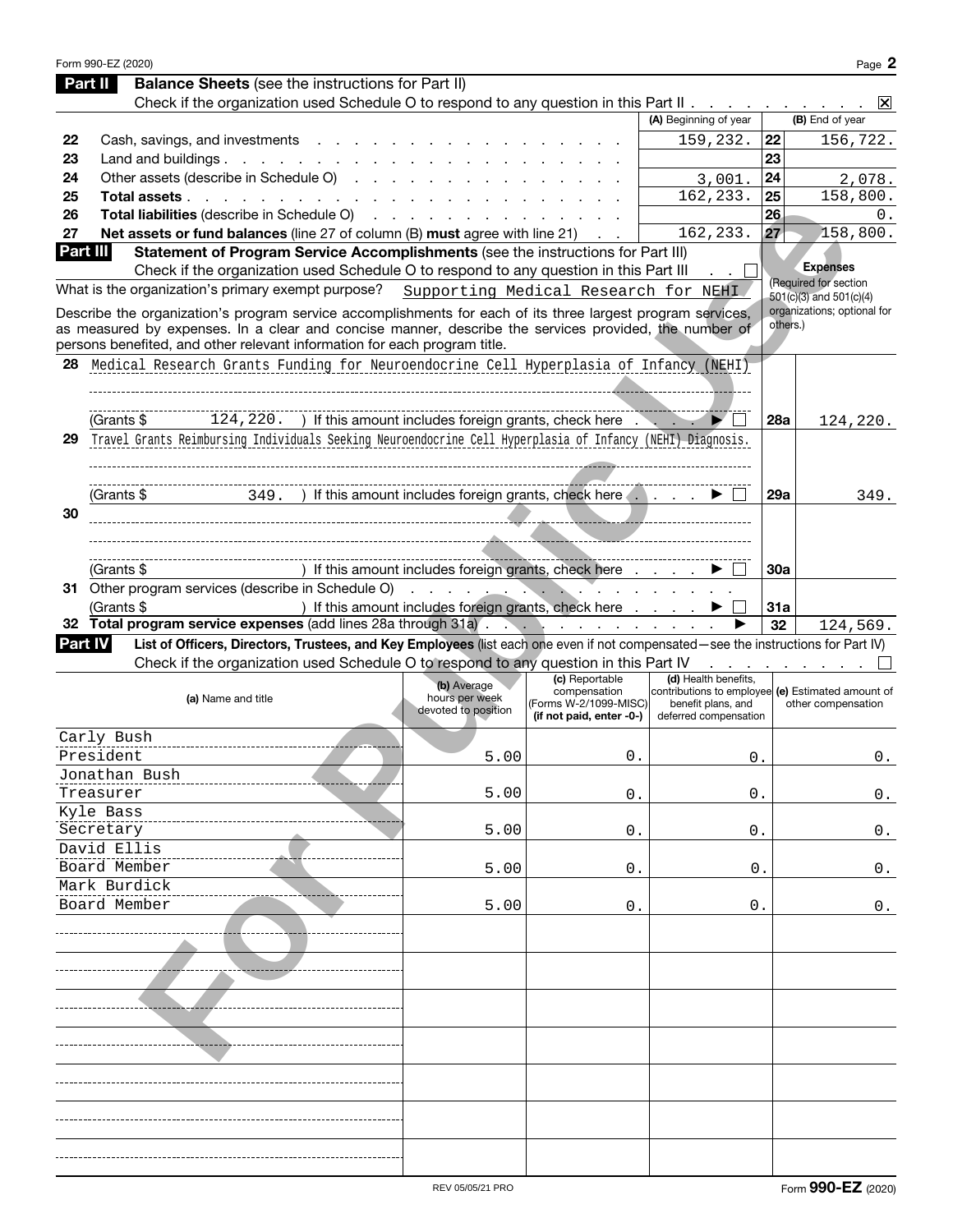|                          | Form 990-EZ (2020)                                                                                                                                                                                                                                                                                                                                                                                                                                                                                                                                                     |                 |               | Page 3                         |
|--------------------------|------------------------------------------------------------------------------------------------------------------------------------------------------------------------------------------------------------------------------------------------------------------------------------------------------------------------------------------------------------------------------------------------------------------------------------------------------------------------------------------------------------------------------------------------------------------------|-----------------|---------------|--------------------------------|
| Part V                   | Other Information (Note the Schedule A and personal benefit contract statement requirements in the<br>instructions for Part V.) Check if the organization used Schedule O to respond to any question in this Part V                                                                                                                                                                                                                                                                                                                                                    |                 |               |                                |
| 33                       | Did the organization engage in any significant activity not previously reported to the IRS? If "Yes," provide a<br>detailed description of each activity in Schedule O<br>and the state of the state                                                                                                                                                                                                                                                                                                                                                                   | 33              | Yes           | No<br>$\times$                 |
| 34                       | Were any significant changes made to the organizing or governing documents? If "Yes," attach a conformed<br>copy of the amended documents if they reflect a change to the organization's name. Otherwise, explain the<br>change on Schedule O. See instructions                                                                                                                                                                                                                                                                                                        | -34             |               | ×.                             |
| 35a                      | Did the organization have unrelated business gross income of \$1,000 or more during the year from business<br>activities (such as those reported on lines 2, 6a, and 7a, among others)?                                                                                                                                                                                                                                                                                                                                                                                | 35a             |               | ×.                             |
| b<br>C                   | If "Yes" to line 35a, has the organization filed a Form 990-T for the year? If "No," provide an explanation in Schedule O<br>Was the organization a section 501(c)(4), 501(c)(5), or 501(c)(6) organization subject to section 6033(e) notice,<br>reporting, and proxy tax requirements during the year? If "Yes," complete Schedule C, Part III .                                                                                                                                                                                                                     | 35b<br>35c      |               | ×.                             |
| 36                       | Did the organization undergo a liquidation, dissolution, termination, or significant disposition of net assets<br>during the year? If "Yes," complete applicable parts of Schedule N                                                                                                                                                                                                                                                                                                                                                                                   | 36              |               | ×                              |
| 37a<br>b                 | Enter amount of political expenditures, direct or indirect, as described in the instructions $\blacktriangleright$<br>37a<br>Did the organization file Form 1120-POL for this year? .<br>the contract of the contract of the                                                                                                                                                                                                                                                                                                                                           | 37 <sub>b</sub> |               | $\times$                       |
| 38a                      | Did the organization borrow from, or make any loans to, any officer, director, trustee, or key employee; or were<br>any such loans made in a prior year and still outstanding at the end of the tax year covered by this return?                                                                                                                                                                                                                                                                                                                                       | 38a             |               | $\times$                       |
| b<br>39<br>a<br>b<br>40a | 38 <sub>b</sub><br>If "Yes," complete Schedule L, Part II, and enter the total amount involved<br>Section 501(c)(7) organizations. Enter:<br>Initiation fees and capital contributions included on line 9<br>39a<br>Gross receipts, included on line 9, for public use of club facilities<br>39 <sub>b</sub><br>$\mathbf{r}$ and $\mathbf{r}$ and $\mathbf{r}$ and $\mathbf{r}$<br>Section 501(c)(3) organizations. Enter amount of tax imposed on the organization during the year under:<br>section 4911 ▶<br>; section 4955<br>; section 4912 $\blacktriangleright$ |                 |               |                                |
| b                        | Section 501(c)(3), 501(c)(4), and 501(c)(29) organizations. Did the organization engage in any section 4958<br>excess benefit transaction during the year, or did it engage in an excess benefit transaction in a prior year<br>that has not been reported on any of its prior Forms 990 or 990-EZ? If "Yes," complete Schedule L, Part I                                                                                                                                                                                                                              | 40 <sub>b</sub> |               | ×                              |
| d                        | Section 501(c)(3), 501(c)(4), and 501(c)(29) organizations. Enter amount of tax imposed<br>on organization managers or disqualified persons during the year under sections 4912,<br>4955, and 4958.<br>Section 501(c)(3), 501(c)(4), and 501(c)(29) organizations. Enter amount of tax on line<br>40c reimbursed by the organization                                                                                                                                                                                                                                   |                 |               |                                |
| е                        | All organizations. At any time during the tax year, was the organization a party to a prohibited tax shelter<br>transaction? If "Yes," complete Form 8886-T.<br>يك<br>and the company of the company of                                                                                                                                                                                                                                                                                                                                                                | 40e             |               | $\times$                       |
| 41<br>42a                | List the states with which a copy of this return is filed $\triangleright$ OK<br>The organization's books are in care of $\blacktriangleright$ Jonathan Bush<br>Telephone no. ▶ (918) 232-6724<br>Located at ▶ 9521B Riverside Pkwy, Box 369, Tulsa OK<br>$7IP + 4$                                                                                                                                                                                                                                                                                                    | 74137-7304      |               |                                |
|                          | <b>b</b> At any time during the calendar year, did the organization have an interest in or a signature or other authority over<br>a financial account in a foreign country (such as a bank account, securities account, or other financial account)?<br>If "Yes," enter the name of the foreign country<br>See the instructions for exceptions and filing requirements for FinCEN Form 114, Report of Foreign Bank and<br>Financial Accounts (FBAR).                                                                                                                   | 42b             | $Yes \mid No$ | $\times$                       |
| C.                       | At any time during the calendar year, did the organization maintain an office outside the United States?<br>If "Yes," enter the name of the foreign country >                                                                                                                                                                                                                                                                                                                                                                                                          | 42c             |               | ×                              |
| 43                       | Section 4947(a)(1) nonexempt charitable trusts filing Form 990-EZ in lieu of Form 1041-Check here<br>and enter the amount of tax-exempt interest received or accrued during the tax year $\ldots$ $\ldots$<br>43                                                                                                                                                                                                                                                                                                                                                       |                 |               | $\vert \ \ \vert$              |
| 44a                      | Did the organization maintain any donor advised funds during the year? If "Yes," Form 990 must be<br>completed instead of Form 990-EZ<br>the contract of the contract of the contract of the contract of                                                                                                                                                                                                                                                                                                                                                               | 44a             | Yes           | No                             |
| b                        | Did the organization operate one or more hospital facilities during the year? If "Yes," Form 990 must be<br>completed instead of Form 990-EZ<br>and a series of the contract of the contract of the contract of the contract of                                                                                                                                                                                                                                                                                                                                        | 44b             |               | ×<br>$\boldsymbol{\mathsf{x}}$ |
| c<br>d                   | Did the organization receive any payments for indoor tanning services during the year?<br>If "Yes" to line 44c, has the organization filed a Form 720 to report these payments? If "No," provide an<br>explanation in Schedule O<br>and the contract of the contract of the contract of the contract of the contract of                                                                                                                                                                                                                                                | 44c<br>44d      |               | $\boldsymbol{\times}$          |
| 45а                      | Did the organization have a controlled entity within the meaning of section 512(b)(13)?                                                                                                                                                                                                                                                                                                                                                                                                                                                                                | 45a             |               | $\times$                       |
| b                        | Did the organization receive any payment from or engage in any transaction with a controlled entity within the<br>meaning of section 512(b)(13)? If "Yes," Form 990 and Schedule R may need to be completed instead of                                                                                                                                                                                                                                                                                                                                                 | 45b             |               | $\pmb{\times}$                 |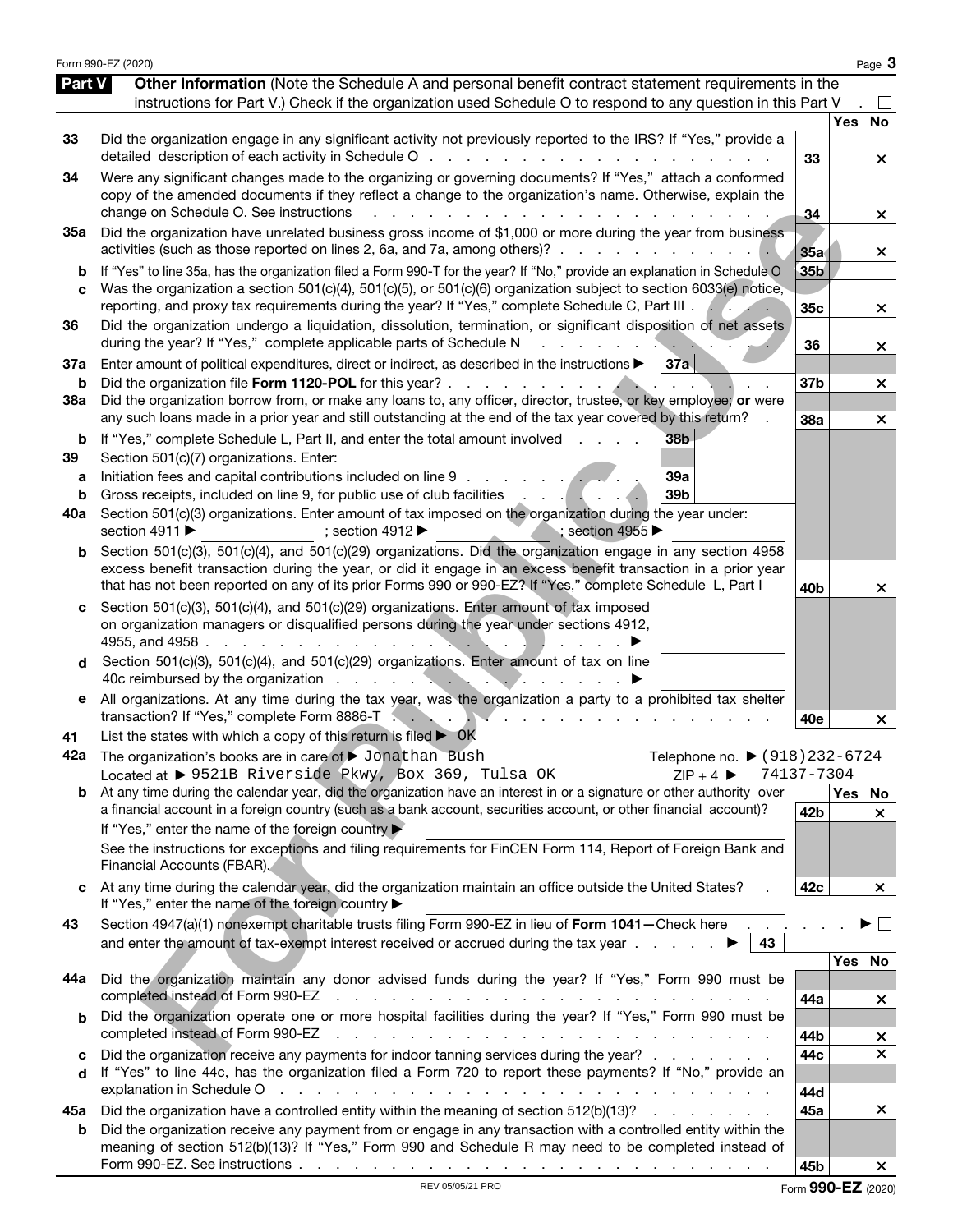|                                                                                                                        |     | Yes   No |          |
|------------------------------------------------------------------------------------------------------------------------|-----|----------|----------|
| 46 Did the organization engage, directly or indirectly, in political campaign activities on behalf of or in opposition |     |          |          |
| to candidates for public office? If "Yes," complete Schedule C, Part I.                                                | -46 |          | $\times$ |

| Part VI I | Section 501(c)(3) Organizations Only |  |
|-----------|--------------------------------------|--|
|           |                                      |  |

All section 501(c)(3) organizations must answer questions 47–49b and 52, and complete the tables for lines 50 and 51.

|     | Check if the organization used Schedule O to respond to any question in this Part VI<br>the contract of the contract of the |     |     |  |
|-----|-----------------------------------------------------------------------------------------------------------------------------|-----|-----|--|
|     |                                                                                                                             |     | 'es |  |
| 47  | Did the organization engage in lobbying activities or have a section 501(h) election in effect during the tax               |     |     |  |
|     |                                                                                                                             |     |     |  |
| 48  | Is the organization a school as described in section $170(b)(1)(A)(ii)?$ If "Yes," complete Schedule E                      | 48  |     |  |
| 49а | Did the organization make any transfers to an exempt non-charitable related organization?                                   | 49a |     |  |
|     | <b>b</b> If "Yes," was the related organization a section 527 organization?                                                 | 49b |     |  |

| (a) Name and title of each employee | (b) Average<br>hours per week<br>devoted to position | (c) Reportable<br>compensation<br>(Forms W-2/1099-MISC) | (d) Health benefits,<br>contributions to employee<br>compensation | (e) Estimated amount of<br>other compensation |
|-------------------------------------|------------------------------------------------------|---------------------------------------------------------|-------------------------------------------------------------------|-----------------------------------------------|
| None                                |                                                      |                                                         |                                                                   |                                               |
|                                     |                                                      |                                                         |                                                                   |                                               |
|                                     |                                                      |                                                         |                                                                   |                                               |
|                                     |                                                      |                                                         |                                                                   |                                               |
|                                     |                                                      |                                                         |                                                                   |                                               |

| 47              | Did the organization engage in lobbying activities or have a section 501(h) election in effect during the tax                                                                                                                                                                                                            |                                                      |                                                         |                 |                                                                                                  |                                               | <b>Yes</b><br>No |
|-----------------|--------------------------------------------------------------------------------------------------------------------------------------------------------------------------------------------------------------------------------------------------------------------------------------------------------------------------|------------------------------------------------------|---------------------------------------------------------|-----------------|--------------------------------------------------------------------------------------------------|-----------------------------------------------|------------------|
|                 | year? If "Yes," complete Schedule C, Part II                                                                                                                                                                                                                                                                             |                                                      | .                                                       |                 |                                                                                                  | 47                                            | ×                |
| 48<br>49a       | Is the organization a school as described in section 170(b)(1)(A)(ii)? If "Yes," complete Schedule E<br>Did the organization make any transfers to an exempt non-charitable related organization?                                                                                                                        |                                                      |                                                         |                 |                                                                                                  | 48<br>49a                                     | ×<br>×           |
| b               | If "Yes," was the related organization a section 527 organization?                                                                                                                                                                                                                                                       |                                                      | $1 - 1 - 1$                                             |                 |                                                                                                  | 49b                                           |                  |
| 50              | Complete this table for the organization's five highest compensated employees (other than officers, directors, trustees, and key                                                                                                                                                                                         |                                                      |                                                         |                 |                                                                                                  |                                               |                  |
|                 | employees) who each received more than \$100,000 of compensation from the organization. If there is none, enter "None."                                                                                                                                                                                                  |                                                      |                                                         |                 |                                                                                                  |                                               |                  |
|                 | (a) Name and title of each employee                                                                                                                                                                                                                                                                                      | (b) Average<br>hours per week<br>devoted to position | (c) Reportable<br>compensation<br>(Forms W-2/1099-MISC) |                 | (d) Health benefits,<br>contributions to employee<br>benefit plans, and deferred<br>compensation | (e) Estimated amount of<br>other compensation |                  |
| None            |                                                                                                                                                                                                                                                                                                                          |                                                      |                                                         |                 |                                                                                                  |                                               |                  |
|                 |                                                                                                                                                                                                                                                                                                                          |                                                      |                                                         |                 |                                                                                                  |                                               |                  |
|                 |                                                                                                                                                                                                                                                                                                                          |                                                      |                                                         |                 |                                                                                                  |                                               |                  |
|                 |                                                                                                                                                                                                                                                                                                                          |                                                      |                                                         |                 |                                                                                                  |                                               |                  |
|                 |                                                                                                                                                                                                                                                                                                                          |                                                      |                                                         |                 |                                                                                                  |                                               |                  |
|                 | f Total number of other employees paid over \$100,000                                                                                                                                                                                                                                                                    |                                                      |                                                         |                 |                                                                                                  |                                               |                  |
| 51              | Complete this table for the organization's five highest compensated independent contractors who each received more than<br>\$100,000 of compensation from the organization. If there is none, enter "None."                                                                                                              |                                                      |                                                         |                 |                                                                                                  |                                               |                  |
|                 | (a) Name and business address of each independent contractor                                                                                                                                                                                                                                                             |                                                      | (b) Type of service                                     |                 |                                                                                                  | (c) Compensation                              |                  |
| None            |                                                                                                                                                                                                                                                                                                                          |                                                      |                                                         |                 |                                                                                                  |                                               |                  |
|                 |                                                                                                                                                                                                                                                                                                                          |                                                      |                                                         |                 |                                                                                                  |                                               |                  |
|                 |                                                                                                                                                                                                                                                                                                                          |                                                      |                                                         |                 |                                                                                                  |                                               |                  |
|                 |                                                                                                                                                                                                                                                                                                                          |                                                      |                                                         |                 |                                                                                                  |                                               |                  |
|                 |                                                                                                                                                                                                                                                                                                                          |                                                      |                                                         |                 |                                                                                                  |                                               |                  |
|                 |                                                                                                                                                                                                                                                                                                                          |                                                      |                                                         |                 |                                                                                                  |                                               |                  |
|                 |                                                                                                                                                                                                                                                                                                                          |                                                      |                                                         |                 |                                                                                                  |                                               |                  |
|                 |                                                                                                                                                                                                                                                                                                                          |                                                      |                                                         |                 |                                                                                                  |                                               |                  |
|                 | d Total number of other independent contractors each receiving over \$100,000                                                                                                                                                                                                                                            |                                                      |                                                         | $\cdot$ $\cdot$ |                                                                                                  |                                               |                  |
| 52              | Did the organization complete Schedule A? Note: All section 501(c)(3) organizations must attach a<br>completed Schedule A                                                                                                                                                                                                |                                                      | the contract of the contract of the                     |                 |                                                                                                  | $\mathbb{R}$ $\mathbb{M}$ Yes                 | No               |
|                 | Under penalties of perjury, I declare that I have examined this return, including accompanying schedules and statements, and to the best of my knowledge and belief, it is<br>true, correct, and complete. Declaration of preparer (other than officer) is based on all information of which preparer has any knowledge. |                                                      |                                                         |                 |                                                                                                  |                                               |                  |
|                 |                                                                                                                                                                                                                                                                                                                          |                                                      |                                                         |                 | 05/16/2021                                                                                       |                                               |                  |
| Sign            | Signature of officer                                                                                                                                                                                                                                                                                                     |                                                      |                                                         |                 | Date                                                                                             |                                               |                  |
| Here            | Jonathan Bush, Treasurer<br>Type or print name and title                                                                                                                                                                                                                                                                 |                                                      |                                                         |                 |                                                                                                  |                                               |                  |
| Paid            |                                                                                                                                                                                                                                                                                                                          | Preparer's signature                                 |                                                         | Date            | Check $\Box$ if                                                                                  | PTIN                                          |                  |
| <b>Preparer</b> | Won-Paid                                                                                                                                                                                                                                                                                                                 |                                                      |                                                         |                 | self-employed                                                                                    |                                               |                  |
| <b>Use Only</b> | Firm's name                                                                                                                                                                                                                                                                                                              |                                                      |                                                         |                 | Firm's EIN ▶                                                                                     |                                               |                  |

| <b>USE VIII</b> | Firm's<br>address                                                                                    |  |  |  | Phone no. |  |     |     |
|-----------------|------------------------------------------------------------------------------------------------------|--|--|--|-----------|--|-----|-----|
|                 | May the IRS discuss this return with the preparer s<br><sup>,</sup> See instructions<br>shown above? |  |  |  |           |  | Yes | .No |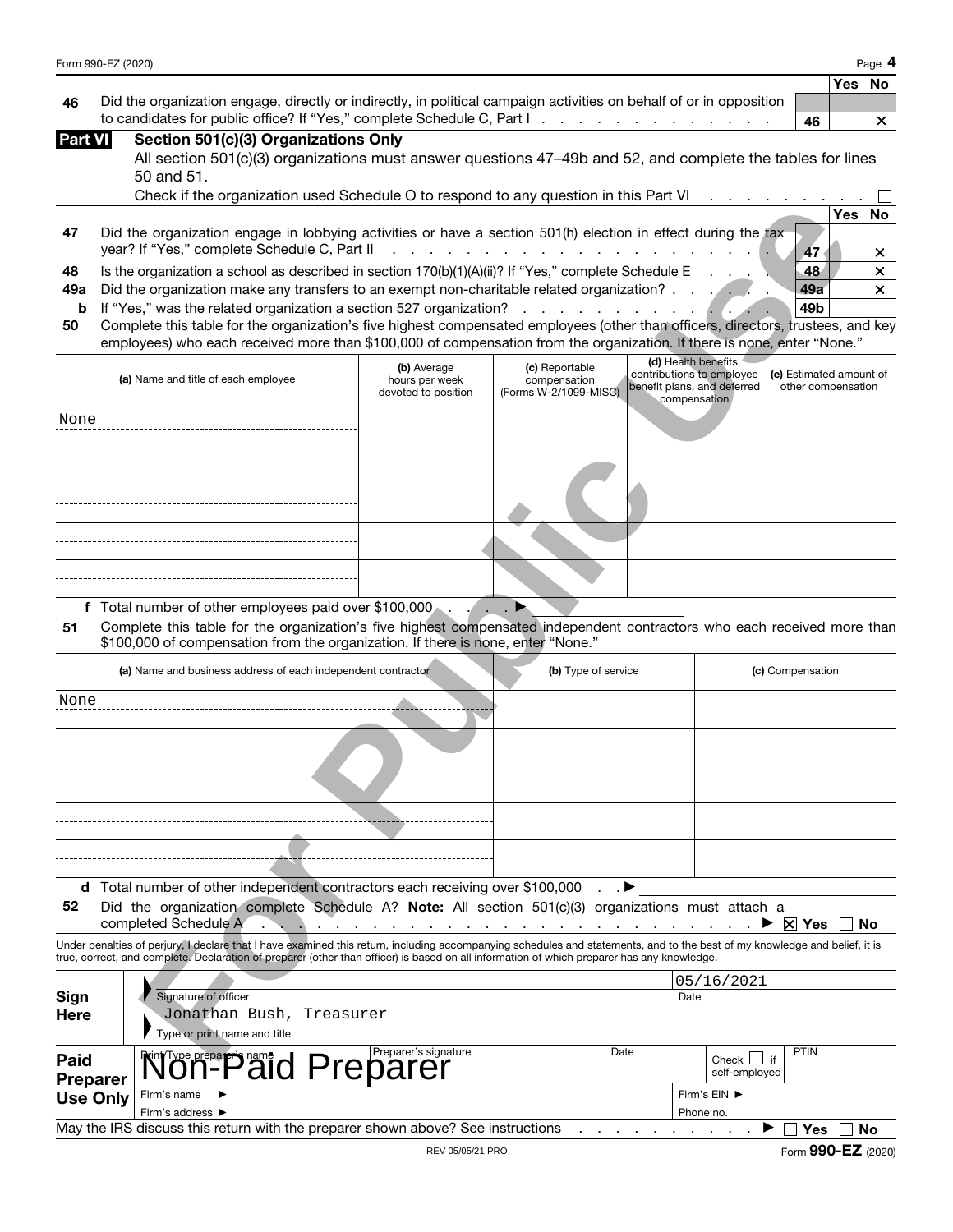# **Additional information from your Form 990-EZ: Short Form Return of Organization Exempt from Income Tax**

| Line 16: Other Expenses      | <b>Continuation Statement</b> |
|------------------------------|-------------------------------|
| <b>Description</b>           | <b>Amount</b>                 |
| Advertising & Marketing      | 802.                          |
| Credit Card Processing Fees  | 1,965.                        |
| Bank Charges & Fees          | 78.                           |
| Information Technology       | 2,275.                        |
| Insurance                    | 1,351.                        |
| Office Expense               | 204.                          |
| Depreciation                 | 923.                          |
| State Regulatory Filing Fees | 2,000.                        |
| Awareness                    | 1,264.                        |
|                              | <b>Total</b><br>10,862.       |
|                              |                               |

**Form 990-EZ: Short Form Return of Organization Exempt from Income Tax**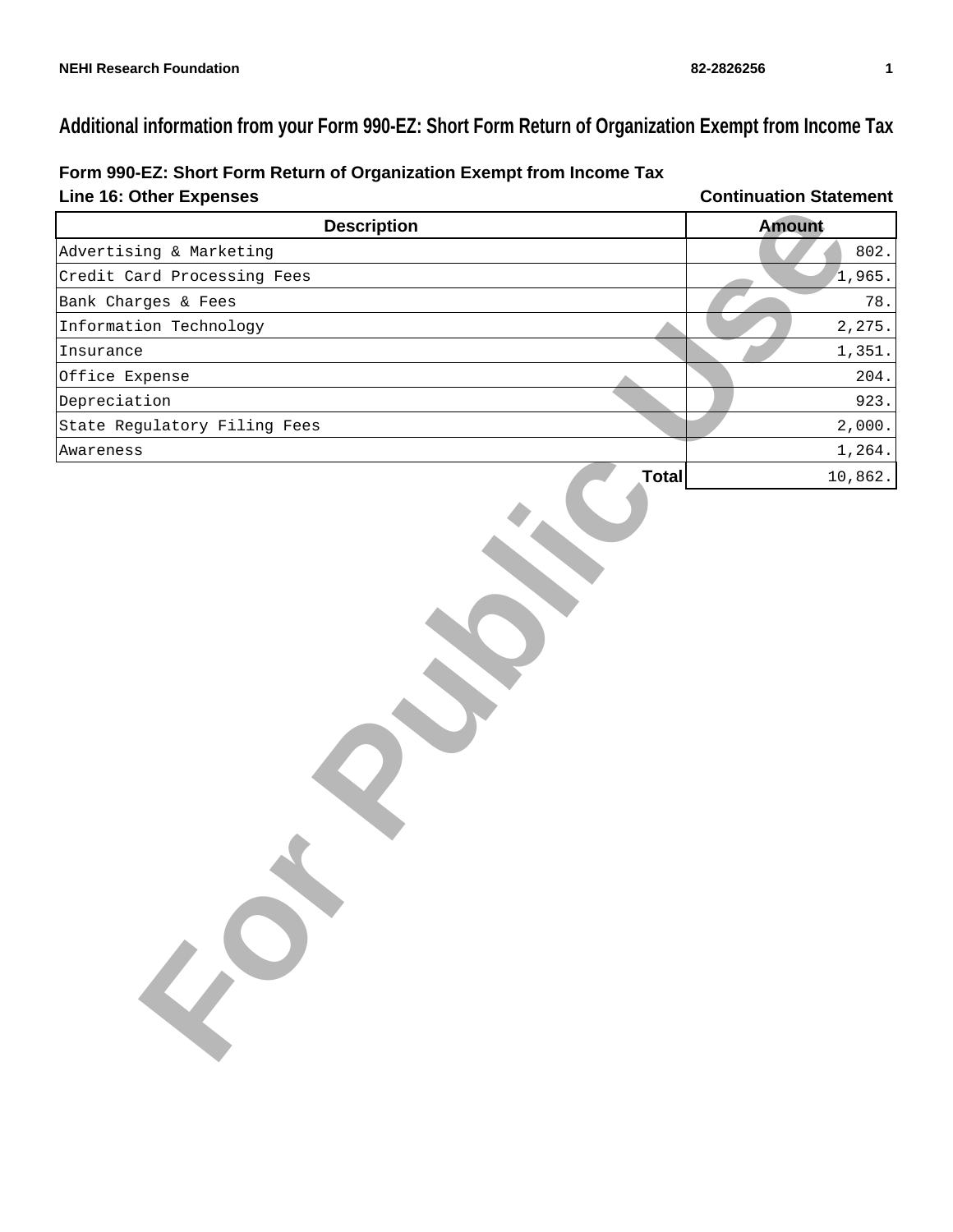**SCHEDULE A (Form 990 or 990-EZ)**

OMB No. 1545-0047

| Department of the Treasury |
|----------------------------|
| Internal Revenue Service   |

**Public Charity Status and Public Support Complete if the organization is a section 501(c)(3) organization or a section 4947(a)(1) nonexempt charitable trust.** a **Attach to Form 990 or Form 990-EZ.** 

■ Go to *www.irs.gov/Form990* for instructions and the latest information.<br>**Employer identifications** 

20**20 Open to Public Inspection**

|     | Name of the organization<br><b>Employer identification number</b>                                                                                                                                                                                                                                                                                                                                                                                                                                        |          |                                                        |                          |                          |                                        |                                      |  |  |
|-----|----------------------------------------------------------------------------------------------------------------------------------------------------------------------------------------------------------------------------------------------------------------------------------------------------------------------------------------------------------------------------------------------------------------------------------------------------------------------------------------------------------|----------|--------------------------------------------------------|--------------------------|--------------------------|----------------------------------------|--------------------------------------|--|--|
|     | NEHI Research Foundation<br>82-2826256                                                                                                                                                                                                                                                                                                                                                                                                                                                                   |          |                                                        |                          |                          |                                        |                                      |  |  |
|     | Reason for Public Charity Status. (All organizations must complete this part.) See instructions.<br>Part I                                                                                                                                                                                                                                                                                                                                                                                               |          |                                                        |                          |                          |                                        |                                      |  |  |
|     | The organization is not a private foundation because it is: (For lines 1 through 12, check only one box.)                                                                                                                                                                                                                                                                                                                                                                                                |          |                                                        |                          |                          |                                        |                                      |  |  |
|     | $\Box$ A church, convention of churches, or association of churches described in <b>section 170(b)(1)(A)(i).</b>                                                                                                                                                                                                                                                                                                                                                                                         |          |                                                        |                          |                          |                                        |                                      |  |  |
| 2   | $\Box$ A school described in section 170(b)(1)(A)(ii). (Attach Schedule E (Form 990 or 990-EZ).)                                                                                                                                                                                                                                                                                                                                                                                                         |          |                                                        |                          |                          |                                        |                                      |  |  |
| 3   | $\Box$ A hospital or a cooperative hospital service organization described in section 170(b)(1)(A)(iii).                                                                                                                                                                                                                                                                                                                                                                                                 |          |                                                        |                          |                          |                                        |                                      |  |  |
| 4   | A medical research organization operated in conjunction with a hospital described in section 170(b)(1)(A)(iii). Enter the<br>hospital's name, city, and state:                                                                                                                                                                                                                                                                                                                                           |          |                                                        |                          |                          |                                        |                                      |  |  |
| 5   | An organization operated for the benefit of a college or university owned or operated by a governmental unit described in<br>section 170(b)(1)(A)(iv). (Complete Part II.)                                                                                                                                                                                                                                                                                                                               |          |                                                        |                          |                          |                                        |                                      |  |  |
| 6   | $\Box$ A federal, state, or local government or governmental unit described in section 170(b)(1)(A)(v).                                                                                                                                                                                                                                                                                                                                                                                                  |          |                                                        |                          |                          |                                        |                                      |  |  |
| 7   | X An organization that normally receives a substantial part of its support from a governmental unit or from the general public<br>described in section 170(b)(1)(A)(vi). (Complete Part II.)                                                                                                                                                                                                                                                                                                             |          |                                                        |                          |                          |                                        |                                      |  |  |
| 8   | A community trust described in section 170(b)(1)(A)(vi). (Complete Part II.)                                                                                                                                                                                                                                                                                                                                                                                                                             |          |                                                        |                          |                          |                                        |                                      |  |  |
| 9   | An agricultural research organization described in section 170(b)(1)(A)(ix) operated in conjunction with a land-grant college<br>or university or a non-land-grant college of agriculture (see instructions). Enter the name, city, and state of the college or<br>university:                                                                                                                                                                                                                           |          |                                                        |                          |                          |                                        |                                      |  |  |
| 10  | An organization that normally receives (1) more than 33 <sup>1</sup> / <sub>3</sub> % of its support from contributions, membership fees, and gross<br>receipts from activities related to its exempt functions, subject to certain exceptions; and (2) no more than 331/3% of its<br>support from gross investment income and unrelated business taxable income (less section 511 tax) from businesses<br>acquired by the organization after June 30, 1975. See section 509(a)(2). (Complete Part III.) |          |                                                        |                          |                          |                                        |                                      |  |  |
| 11  | An organization organized and operated exclusively to test for public safety. See section 509(a)(4).                                                                                                                                                                                                                                                                                                                                                                                                     |          |                                                        |                          |                          |                                        |                                      |  |  |
| 12  | An organization organized and operated exclusively for the benefit of, to perform the functions of, or to carry out the purposes                                                                                                                                                                                                                                                                                                                                                                         |          |                                                        |                          |                          |                                        |                                      |  |  |
|     | of one or more publicly supported organizations described in section 509(a)(1) or section 509(a)(2). See section 509(a)(3).<br>Check the box in lines 12a through 12d that describes the type of supporting organization and complete lines 12e, 12f, and 12g.                                                                                                                                                                                                                                           |          |                                                        |                          |                          |                                        |                                      |  |  |
| a   | Type I. A supporting organization operated, supervised, or controlled by its supported organization(s), typically by giving                                                                                                                                                                                                                                                                                                                                                                              |          |                                                        |                          |                          |                                        |                                      |  |  |
|     | the supported organization(s) the power to regularly appoint or elect a majority of the directors or trustees of the<br>supporting organization. You must complete Part IV, Sections A and B.                                                                                                                                                                                                                                                                                                            |          |                                                        |                          |                          |                                        |                                      |  |  |
| b   | Type II. A supporting organization supervised or controlled in connection with its supported organization(s), by having<br>control or management of the supporting organization vested in the same persons that control or manage the supported                                                                                                                                                                                                                                                          |          |                                                        |                          |                          |                                        |                                      |  |  |
|     | organization(s). You must complete Part IV, Sections A and C.                                                                                                                                                                                                                                                                                                                                                                                                                                            |          |                                                        |                          |                          |                                        |                                      |  |  |
| c   | Type III functionally integrated. A supporting organization operated in connection with, and functionally integrated with,                                                                                                                                                                                                                                                                                                                                                                               |          |                                                        |                          |                          |                                        |                                      |  |  |
|     | its supported organization(s) (see instructions). You must complete Part IV, Sections A, D, and E.                                                                                                                                                                                                                                                                                                                                                                                                       |          |                                                        |                          |                          |                                        |                                      |  |  |
| d   | Type III non-functionally integrated. A supporting organization operated in connection with its supported organization(s)<br>that is not functionally integrated. The organization generally must satisfy a distribution requirement and an attentiveness                                                                                                                                                                                                                                                |          |                                                        |                          |                          |                                        |                                      |  |  |
|     | requirement (see instructions). You must complete Part IV, Sections A and D, and Part V.                                                                                                                                                                                                                                                                                                                                                                                                                 |          |                                                        |                          |                          |                                        |                                      |  |  |
| е   | Check this box if the organization received a written determination from the IRS that it is a Type I, Type II, Type III<br>functionally integrated, or Type III non-functionally integrated supporting organization.                                                                                                                                                                                                                                                                                     |          |                                                        |                          |                          |                                        |                                      |  |  |
| f   | Enter the number of supported organizations                                                                                                                                                                                                                                                                                                                                                                                                                                                              |          |                                                        |                          |                          |                                        |                                      |  |  |
| g   | Provide the following information about the supported organization(s).                                                                                                                                                                                                                                                                                                                                                                                                                                   |          |                                                        |                          |                          |                                        |                                      |  |  |
|     | (i) Name of supported organization                                                                                                                                                                                                                                                                                                                                                                                                                                                                       | (ii) EIN | (iii) Type of organization<br>(described on lines 1-10 | (iv) Is the organization | listed in your governing | (v) Amount of monetary<br>support (see | (vi) Amount of<br>other support (see |  |  |
|     |                                                                                                                                                                                                                                                                                                                                                                                                                                                                                                          |          | above (see instructions))                              |                          | document?                | instructions)                          | instructions)                        |  |  |
|     |                                                                                                                                                                                                                                                                                                                                                                                                                                                                                                          |          |                                                        |                          |                          |                                        |                                      |  |  |
|     |                                                                                                                                                                                                                                                                                                                                                                                                                                                                                                          |          |                                                        | Yes                      | No                       |                                        |                                      |  |  |
| (A) |                                                                                                                                                                                                                                                                                                                                                                                                                                                                                                          |          |                                                        |                          |                          |                                        |                                      |  |  |
| (B) |                                                                                                                                                                                                                                                                                                                                                                                                                                                                                                          |          |                                                        |                          |                          |                                        |                                      |  |  |
| (C) |                                                                                                                                                                                                                                                                                                                                                                                                                                                                                                          |          |                                                        |                          |                          |                                        |                                      |  |  |
| (D) |                                                                                                                                                                                                                                                                                                                                                                                                                                                                                                          |          |                                                        |                          |                          |                                        |                                      |  |  |
| (E) |                                                                                                                                                                                                                                                                                                                                                                                                                                                                                                          |          |                                                        |                          |                          |                                        |                                      |  |  |

**Total**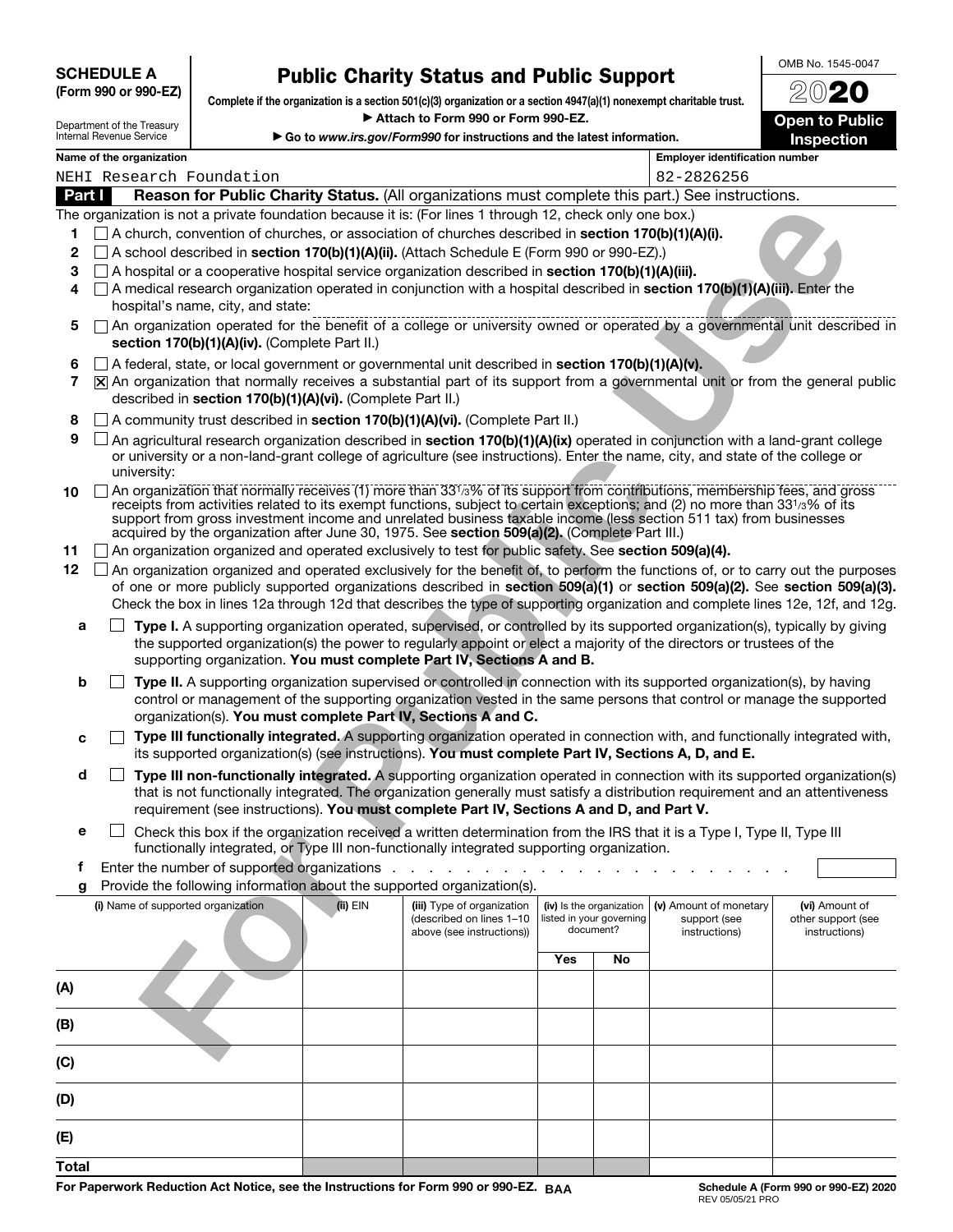**Part II** Support Schedule for Organizations Described in Sections 170(b)(1)(A)(iv) and 170(b)(1)(A)(vi) (Complete only if you checked the box on line 5, 7, or 8 of Part I or if the organization failed to qualify under Part III. If the organization fails to qualify under the tests listed below, please complete Part III.)

|                | <b>Section A. Public Support</b>                                                                                                                                                                                                                                                                                                                                                                 |          |                                                                                     |                                 |            |                                      |           |
|----------------|--------------------------------------------------------------------------------------------------------------------------------------------------------------------------------------------------------------------------------------------------------------------------------------------------------------------------------------------------------------------------------------------------|----------|-------------------------------------------------------------------------------------|---------------------------------|------------|--------------------------------------|-----------|
|                | Calendar year (or fiscal year beginning in) ▶                                                                                                                                                                                                                                                                                                                                                    | (a) 2016 | (b) 2017                                                                            | (c) 2018                        | $(d)$ 2019 | (e) 2020                             | (f) Total |
| 1.             | Gifts, grants, contributions, and<br>membership fees received. (Do not<br>include any "unusual grants.")                                                                                                                                                                                                                                                                                         |          | 3,440.                                                                              | 99,604.                         | 112,943.   | 138,078.                             | 354,065.  |
| $\mathbf{2}$   | Tax revenues levied for the<br>organization's benefit and either paid to<br>or expended on its behalf                                                                                                                                                                                                                                                                                            |          |                                                                                     |                                 |            |                                      |           |
| 3              | The value of services or facilities<br>furnished by a governmental unit to the<br>organization without charge                                                                                                                                                                                                                                                                                    |          |                                                                                     |                                 |            |                                      |           |
| 4              | Total. Add lines 1 through 3.                                                                                                                                                                                                                                                                                                                                                                    |          | 3,440.                                                                              | 99,604.                         | 112,943.   | 138,078.                             | 354,065.  |
| 5              | The portion of total contributions by<br>each person (other than a<br>governmental unit or publicly<br>supported organization) included on<br>line 1 that exceeds 2% of the amount                                                                                                                                                                                                               |          |                                                                                     |                                 |            |                                      |           |
|                | shown on line 11, column $(f)$ .                                                                                                                                                                                                                                                                                                                                                                 |          |                                                                                     |                                 |            |                                      | 101,372.  |
| 6              | Public support. Subtract line 5 from line 4                                                                                                                                                                                                                                                                                                                                                      |          |                                                                                     |                                 |            |                                      | 252,693.  |
|                | <b>Section B. Total Support</b>                                                                                                                                                                                                                                                                                                                                                                  |          |                                                                                     |                                 |            |                                      |           |
|                | Calendar year (or fiscal year beginning in) ▶                                                                                                                                                                                                                                                                                                                                                    | (a) 2016 | (b) $2017$                                                                          | (c) 2018                        | $(d)$ 2019 | (e) 2020                             | (f) Total |
| $\overline{7}$ | Amounts from line 4<br>and the contract of the con-                                                                                                                                                                                                                                                                                                                                              |          | 3,440.                                                                              | 99,604.                         | 112,943.   | 138,078.                             | 354,065.  |
| 8              | Gross income from interest, dividends,<br>payments received on securities loans,<br>rents, royalties, and income from<br>similar sources                                                                                                                                                                                                                                                         |          |                                                                                     |                                 |            |                                      |           |
| 9              | Net income from unrelated business<br>activities, whether or not the business<br>is regularly carried on                                                                                                                                                                                                                                                                                         |          |                                                                                     |                                 |            |                                      |           |
| 10             | Other income. Do not include gain or<br>loss from the sale of capital assets<br>(Explain in Part VI.)                                                                                                                                                                                                                                                                                            |          |                                                                                     |                                 |            |                                      |           |
| 11             | Total support. Add lines 7 through 10                                                                                                                                                                                                                                                                                                                                                            |          |                                                                                     |                                 |            |                                      | 354,065.  |
| 12             | Gross receipts from related activities, etc. (see instructions)                                                                                                                                                                                                                                                                                                                                  |          |                                                                                     |                                 |            | 12                                   | 86,838.   |
| 13             | First 5 years. If the Form 990 is for the organization's first, second, third, fourth, or fifth tax year as a section 501(c)(3)                                                                                                                                                                                                                                                                  |          |                                                                                     |                                 |            |                                      |           |
|                | organization, check this box and stop here in the state of the state of the state of the state of the state of the state of the state of the state of the state of the state of the state of the state of the state of the sta                                                                                                                                                                   |          |                                                                                     |                                 |            |                                      |           |
|                | <b>Section C. Computation of Public Support Percentage</b>                                                                                                                                                                                                                                                                                                                                       |          |                                                                                     |                                 |            |                                      |           |
| 14             | Public support percentage for 2020 (line 6, column (f), divided by line 11, column (f))                                                                                                                                                                                                                                                                                                          |          |                                                                                     |                                 |            | 14<br>15                             | $\%$<br>% |
| 15<br>16a      | Public support percentage from 2019 Schedule A, Part II, line 14<br>331/3% support test-2020. If the organization did not check the box on line 13, and line 14 is 331/3% or more, check this                                                                                                                                                                                                    |          |                                                                                     | and a series of the contract of |            |                                      |           |
|                | box and stop here. The organization qualifies as a publicly supported organization                                                                                                                                                                                                                                                                                                               |          |                                                                                     |                                 |            | and the company of the               |           |
| b              | 331/3% support test-2019. If the organization did not check a box on line 13 or 16a, and line 15 is 331/3% or more, check<br>this box and <b>stop here.</b> The organization qualifies as a publicly supported organization                                                                                                                                                                      |          |                                                                                     |                                 |            |                                      |           |
| 17a            | 10%-facts-and-circumstances test-2020. If the organization did not check a box on line 13, 16a, or 16b, and line 14 is<br>10% or more, and if the organization meets the facts-and-circumstances test, check this box and stop here. Explain in<br>Part VI how the organization meets the facts-and-circumstances test. The organization qualifies as a publicly supported<br>organization       |          |                                                                                     |                                 |            |                                      |           |
| b              | 10%-facts-and-circumstances test-2019. If the organization did not check a box on line 13, 16a, 16b, or 17a, and line<br>15 is 10% or more, and if the organization meets the facts-and-circumstances test, check this box and stop here. Explain<br>in Part VI how the organization meets the facts-and-circumstances test. The organization qualifies as a publicly supported<br>organization. |          |                                                                                     |                                 |            |                                      |           |
| 18             | Private foundation. If the organization did not check a box on line 13, 16a, 16b, 17a, or 17b, check this box and see<br>instructions                                                                                                                                                                                                                                                            |          | and the contract of the contract of the contract of the contract of the contract of |                                 |            |                                      |           |
|                |                                                                                                                                                                                                                                                                                                                                                                                                  |          |                                                                                     |                                 |            | Schedule A (Form 990 or 990-EZ) 2020 |           |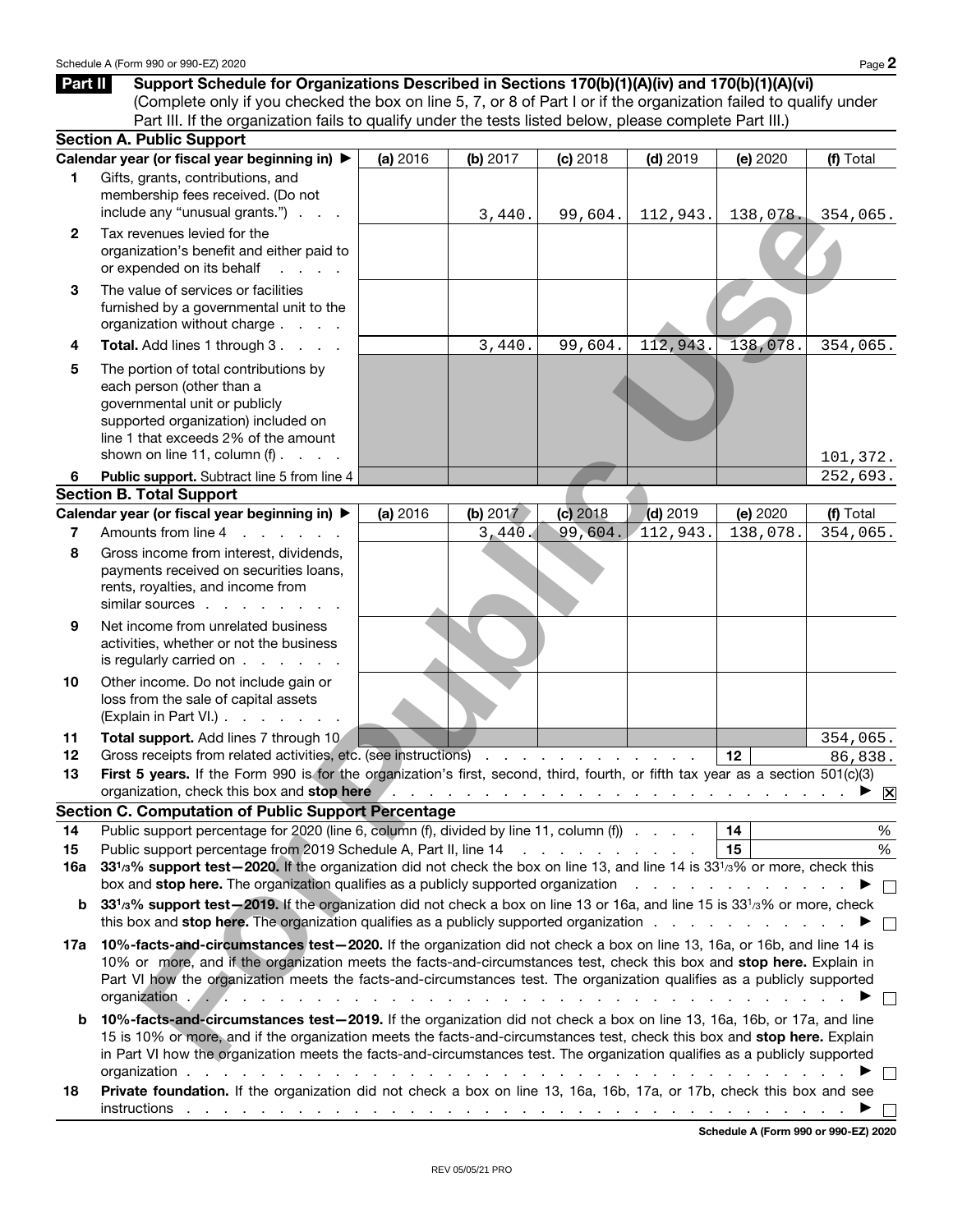# **Part III Support Schedule for Organizations Described in Section 509(a)(2)**

(Complete only if you checked the box on line 10 of Part I or if the organization failed to qualify under Part II. If the organization fails to qualify under the tests listed below, please complete Part II.)

|              | <b>Section A. Public Support</b>                                                                                                                                                                                               |          |                  |            |                                                                                 |          |                                      |
|--------------|--------------------------------------------------------------------------------------------------------------------------------------------------------------------------------------------------------------------------------|----------|------------------|------------|---------------------------------------------------------------------------------|----------|--------------------------------------|
|              | Calendar year (or fiscal year beginning in) ▶                                                                                                                                                                                  | (a) 2016 | (b) $2017$       | (c) 2018   | $(d)$ 2019                                                                      | (e) 2020 | (f) Total                            |
| 1            | Gifts, grants, contributions, and membership fees                                                                                                                                                                              |          |                  |            |                                                                                 |          |                                      |
|              | received. (Do not include any "unusual grants.")                                                                                                                                                                               |          |                  |            |                                                                                 |          |                                      |
| $\mathbf{2}$ | Gross receipts from admissions, merchandise<br>sold or services performed, or facilities<br>furnished in any activity that is related to the                                                                                   |          |                  |            |                                                                                 |          |                                      |
|              | organization's tax-exempt purpose                                                                                                                                                                                              |          |                  |            |                                                                                 |          |                                      |
| 3            | Gross receipts from activities that are not an<br>unrelated trade or business under section 513                                                                                                                                |          |                  |            |                                                                                 |          |                                      |
| 4            | Tax revenues levied for the                                                                                                                                                                                                    |          |                  |            |                                                                                 |          |                                      |
|              | organization's benefit and either paid to<br>or expended on its behalf<br>an an an an                                                                                                                                          |          |                  |            |                                                                                 |          |                                      |
| 5            | The value of services or facilities<br>furnished by a governmental unit to the<br>organization without charge                                                                                                                  |          |                  |            |                                                                                 |          |                                      |
| 6            | Total. Add lines 1 through 5.                                                                                                                                                                                                  |          |                  |            |                                                                                 |          |                                      |
| 7a           | Amounts included on lines 1, 2, and 3<br>received from disqualified persons                                                                                                                                                    |          |                  |            |                                                                                 |          |                                      |
| b            | Amounts included on lines 2 and 3                                                                                                                                                                                              |          |                  |            |                                                                                 |          |                                      |
|              | received from other than disqualified                                                                                                                                                                                          |          |                  |            |                                                                                 |          |                                      |
|              | persons that exceed the greater of \$5,000<br>or 1% of the amount on line 13 for the year                                                                                                                                      |          |                  |            |                                                                                 |          |                                      |
| c            | Add lines 7a and 7b<br>and a stringer                                                                                                                                                                                          |          |                  |            |                                                                                 |          |                                      |
| 8            | Public support. (Subtract line 7c from<br>$line 6$ . $\ldots$ $\ldots$ $\ldots$ $\ldots$                                                                                                                                       |          |                  |            |                                                                                 |          |                                      |
|              | <b>Section B. Total Support</b>                                                                                                                                                                                                |          |                  |            |                                                                                 |          |                                      |
|              | Calendar year (or fiscal year beginning in) ▶                                                                                                                                                                                  | (a) 2016 | (b) 2017         | $(c)$ 2018 | $(d)$ 2019                                                                      | (e) 2020 | (f) Total                            |
| 9            | Amounts from line 6<br>an an an an                                                                                                                                                                                             |          |                  |            |                                                                                 |          |                                      |
| 10a          | Gross income from interest, dividends,                                                                                                                                                                                         |          |                  |            |                                                                                 |          |                                      |
|              | payments received on securities loans, rents,<br>royalties, and income from similar sources.                                                                                                                                   |          |                  |            |                                                                                 |          |                                      |
| b            | Unrelated business taxable income (less<br>section 511 taxes) from businesses<br>acquired after June 30, 1975.                                                                                                                 |          |                  |            |                                                                                 |          |                                      |
| c            | Add lines 10a and 10b                                                                                                                                                                                                          |          |                  |            |                                                                                 |          |                                      |
| 11           | Net income from unrelated business<br>activities not included in line 10b, whether<br>or not the business is regularly carried on                                                                                              |          |                  |            |                                                                                 |          |                                      |
| 12           | Other income. Do not include gain or<br>loss from the sale of capital assets<br>(Explain in Part VI.)                                                                                                                          |          |                  |            |                                                                                 |          |                                      |
| 13           | Total support. (Add lines 9, 10c, 11,<br>and 12.)<br>$\cdots$ . $\cdots$                                                                                                                                                       |          |                  |            |                                                                                 |          |                                      |
| 14           | First 5 years. If the Form 990 is for the organization's first, second, third, fourth, or fifth tax year as a section 501(c)(3)                                                                                                |          |                  |            |                                                                                 |          |                                      |
|              | organization, check this box and stop here                                                                                                                                                                                     |          |                  |            | المتعاط والمتعاط والمتعاط والمتعاط والمتعاط والمتعاط والمتعاط والمتعاط والمتعاط |          |                                      |
|              | <b>Section C. Computation of Public Support Percentage</b>                                                                                                                                                                     |          |                  |            |                                                                                 |          |                                      |
| 15           | Public support percentage for 2020 (line 8, column (f), divided by line 13, column (f)                                                                                                                                         |          |                  |            |                                                                                 | 15       | $\%$                                 |
| 16           | Public support percentage from 2019 Schedule A, Part III, line 15                                                                                                                                                              |          |                  |            |                                                                                 | 16       | %                                    |
|              | Section D. Computation of Investment Income Percentage                                                                                                                                                                         |          |                  |            |                                                                                 | 17       |                                      |
| 17           | Investment income percentage for 2020 (line 10c, column (f), divided by line 13, column (f)                                                                                                                                    |          |                  |            |                                                                                 |          | $\%$                                 |
| 18           | Investment income percentage from 2019 Schedule A, Part III, line 17<br>33 <sup>1</sup> /3% support tests - 2020. If the organization did not check the box on line 14, and line 15 is more than 33 <sup>1</sup> /3%, and line |          |                  |            |                                                                                 | 18       | %                                    |
| 19a          | 17 is not more than 33 <sup>1</sup> /3%, check this box and stop here. The organization qualifies as a publicly supported organization                                                                                         |          |                  |            |                                                                                 |          |                                      |
| b            | 331/3% support tests - 2019. If the organization did not check a box on line 14 or line 19a, and line 16 is more than 331/3%, and                                                                                              |          |                  |            |                                                                                 |          | $\Box$                               |
|              | line 18 is not more than 33 <sup>1</sup> /3%, check this box and stop here. The organization qualifies as a publicly supported organization                                                                                    |          |                  |            |                                                                                 |          | ▶<br>$\Box$                          |
| 20           | Private foundation. If the organization did not check a box on line 14, 19a, or 19b, check this box and see instructions                                                                                                       |          |                  |            |                                                                                 |          | ▶<br>$\mathbf{I}$                    |
|              |                                                                                                                                                                                                                                |          | REV 05/05/21 PRO |            |                                                                                 |          | Schedule A (Form 990 or 990-EZ) 2020 |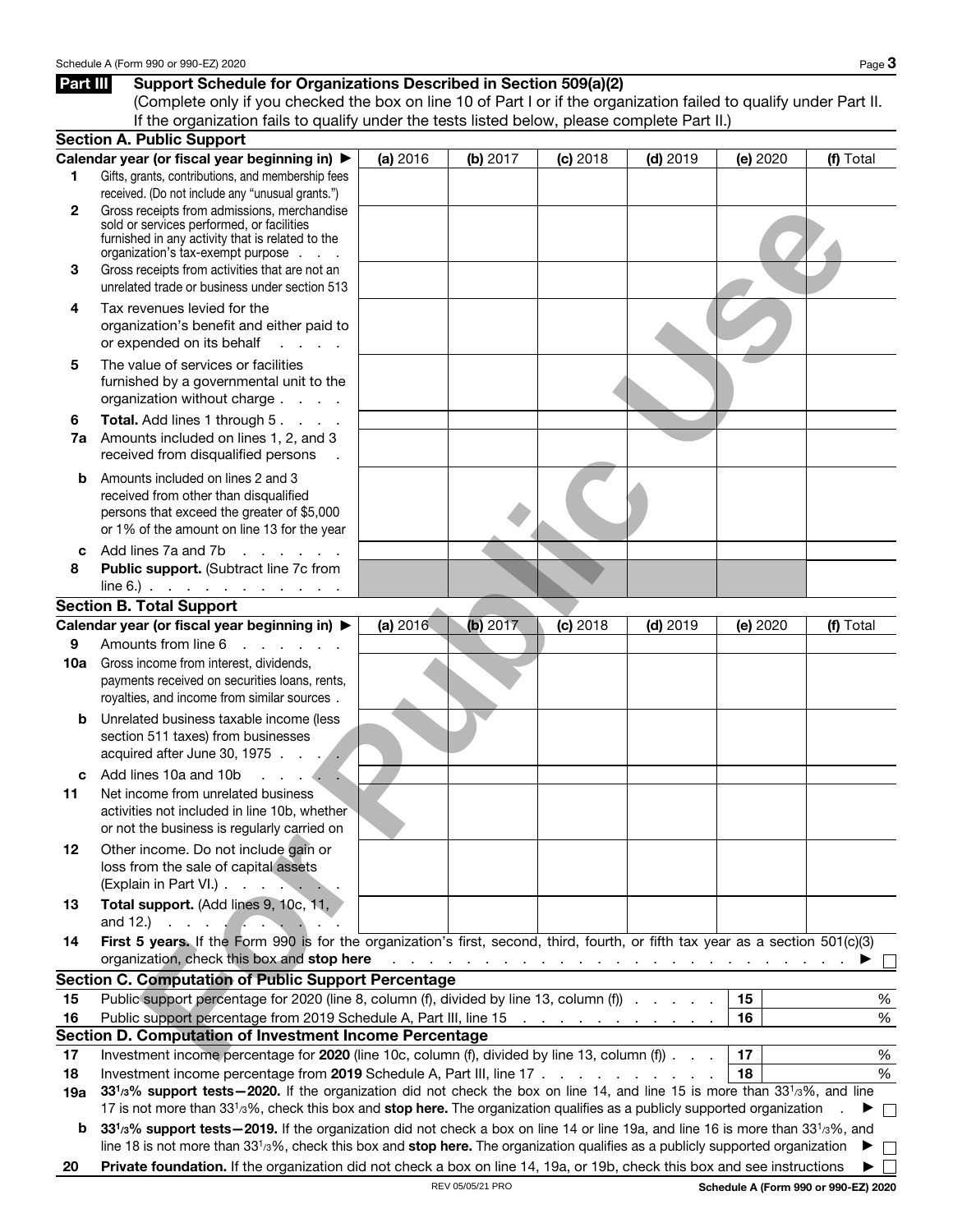### **Part IV Supporting Organizations**

(Complete only if you checked a box in line 12 on Part I. If you checked box 12a, Part I, complete Sections A and B. If you checked box 12b, Part I, complete Sections A and C. If you checked box 12c, Part I, complete Sections A, D, and E. If you checked box 12d, Part I, complete Sections A and D, and complete Part V.)

### **Section A. All Supporting Organizations**

- **1** Are all of the organization's supported organizations listed by name in the organization's governing documents? If "No," describe in *Part VI* how the supported organizations are designated. If designated by class or purpose, describe the designation. If historic and continuing relationship, explain. **1**
- **2** Did the organization have any supported organization that does not have an IRS determination of status under section 509(a)(1) or (2)? If "Yes," explain in *Part VI* how the organization determined that the supported organization was described in section 509(a)(1) or (2). **2**
- **3a** Did the organization have a supported organization described in section 501(c)(4), (5), or (6)? If "Yes," answer lines 3b and 3c below. **3a**
- **b** Did the organization confirm that each supported organization qualified under section 501(c)(4), (5), or (6) and satisfied the public support tests under section 509(a)(2)? If "Yes," describe in Part VI when and how the organization made the determination. **3b**
- **c** Did the organization ensure that all support to such organizations was used exclusively for section 170(c)(2)(B) purposes? If "Yes," explain in *Part VI* what controls the organization put in place to ensure such use. **3c**
- **4a** Was any supported organization not organized in the United States ("foreign supported organization")? If "Yes," and if you checked box 12a or 12b in Part I, answer lines 4b and 4c below. **4a**
- **b** Did the organization have ultimate control and discretion in deciding whether to make grants to the foreign supported organization? If "Yes," describe in *Part VI* how the organization had such control and discretion despite being controlled or supervised by or in connection with its supported organizations. **4b**
- **c** Did the organization support any foreign supported organization that does not have an IRS determination under sections 501(c)(3) and 509(a)(1) or (2)? If "Yes," explain in *Part VI* what controls the organization used to ensure that all support to the foreign supported organization was used exclusively for section 170(c)(2)(B) purposes. **4c**
- **5a** Did the organization add, substitute, or remove any supported organizations during the tax year? If "Yes," answer lines 5b and 5c below (if applicable). Also, provide detail in *Part VI*, including (i) the names and EIN numbers of the supported organizations added, substituted, or removed; (ii) the reasons for each such action; (iii) the authority under the organization's organizing document authorizing such action; and (iv) how the action was accomplished (such as by amendment to the organizing document). **5a** ments? *B*<sup>17</sup> Was "describe the Park Whow the supercritic draminations are designed to the supercritic of the public users are designed by the public users of the park Whom the supercritic contents are described by the pa
- **b Type I or Type II only.** Was any added or substituted supported organization part of a class already designated in the organization's organizing document? **5b**
- **c Substitutions only.** Was the substitution the result of an event beyond the organization's control? **5c**
- **6** Did the organization provide support (whether in the form of grants or the provision of services or facilities) to anyone other than (i) its supported organizations, (ii) individuals that are part of the charitable class benefited by one or more of its supported organizations, or (iii) other supporting organizations that also support or benefit one or more of the filing organization's supported organizations? If "Yes," provide detail in *Part VI.* **<sup>6</sup>**
- **7** Did the organization provide a grant, loan, compensation, or other similar payment to a substantial contributor (as defined in section 4958(c)(3)(C)), a family member of a substantial contributor, or a 35% controlled entity with regard to a substantial contributor? If "Yes," complete Part I of Schedule L (Form 990 or 990-EZ).
- **8** Did the organization make a loan to a disqualified person (as defined in section 4958) not described in line 7? If "Yes," complete Part I of Schedule L (Form 990 or 990-EZ). **8**
- **9a** Was the organization controlled directly or indirectly at any time during the tax year by one or more disqualified persons, as defined in section 4946 (other than foundation managers and organizations described in section 509(a)(1) or (2))? If "Yes," provide detail in **Part VI. 1998**
- **b** Did one or more disqualified persons (as defined in line 9a) hold a controlling interest in any entity in which the supporting organization had an interest? If "Yes," provide detail in **Part VI. 9b 9b 9b**
- **c** Did a disqualified person (as defined in line 9a) have an ownership interest in, or derive any personal benefit from, assets in which the supporting organization also had an interest? If "Yes," provide detail in *Part VI.* **9c**
- **10a** Was the organization subject to the excess business holdings rules of section 4943 because of section 4943(f) (regarding certain Type II supporting organizations, and all Type III non-functionally integrated supporting organizations)? If "Yes," answer line 10b below. **10a** and the state of the state of the 10a
	- **b** Did the organization have any excess business holdings in the tax year? (Use Schedule C, Form 4720, to determine whether the organization had excess business holdings.) **10b**

**Yes No**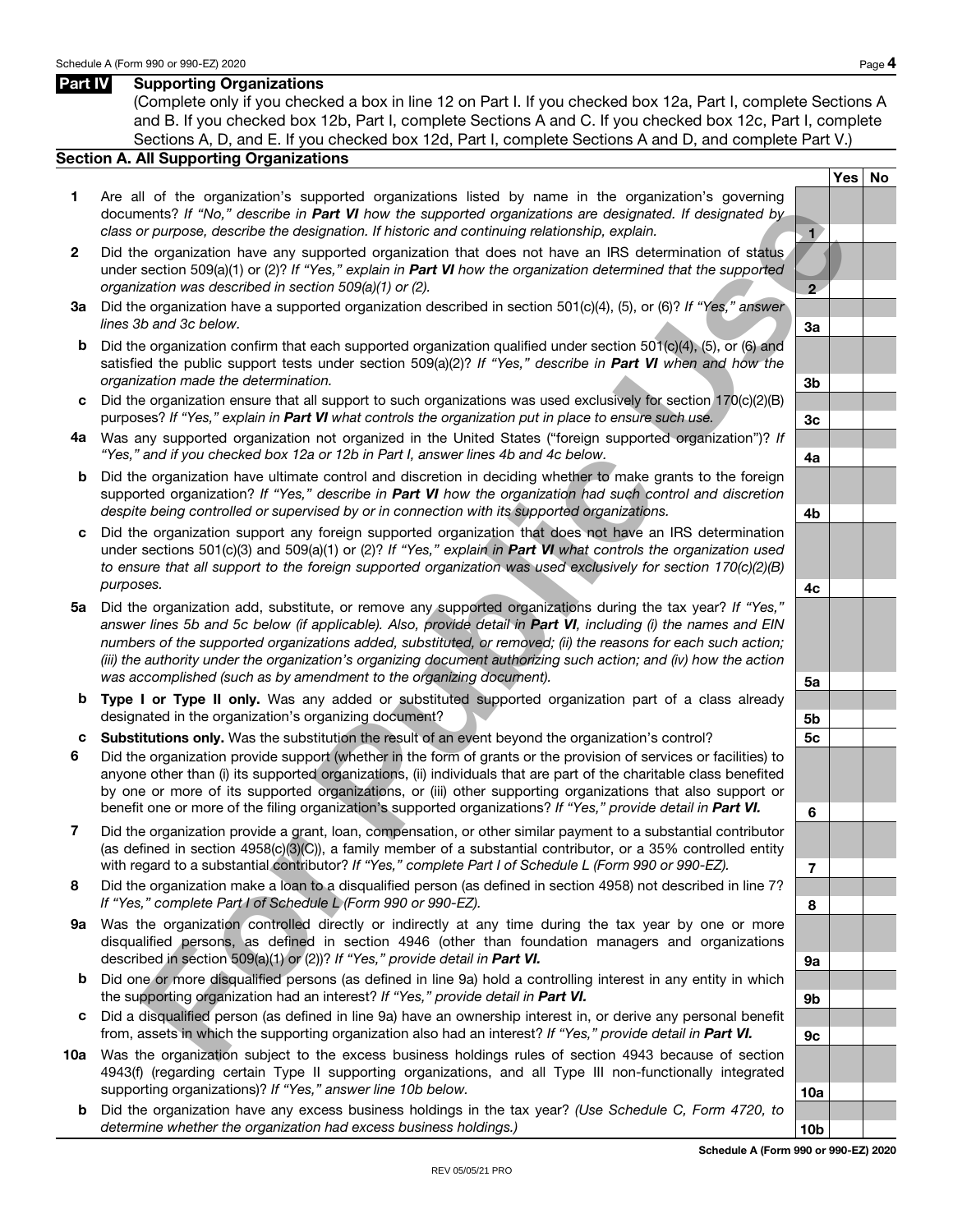### **Part IV** Supporting Organizations (continued) **Yes No 11** Has the organization accepted a gift or contribution from any of the following persons? **a** A person who directly or indirectly controls, either alone or together with persons described in lines 11b and 11c below, the governing body of a supported organization? **11a b** A family member of a person described in line 11a above? **11b 11b**

**c** A 35% controlled entity of a person described in line 11a or 11b above? If "Yes" to line 11a, 11b, or 11c, provide detail in *Part VI.* **11c Section B. Type I Supporting Organizations**

- **1** Did the governing body, members of the governing body, officers acting in their official capacity, or membership of one or more supported organizations have the power to regularly appoint or elect at least a majority of the organization's officers, directors, or trustees at all times during the tax year? If "No," describe in *Part VI* how the supported organization(s) effectively operated, supervised, or controlled the organization's activities. If the organization had more than one supported organization, describe how the powers to appoint and/or remove officers, directors, or trustees were allocated among the supported organizations and what conditions or restrictions, if any, applied to such powers during the tax year.
- **2** Did the organization operate for the benefit of any supported organization other than the supported organization(s) that operated, supervised, or controlled the supporting organization? If "Yes," explain in *Part VI* how providing such benefit carried out the purposes of the supported organization(s) that operated, supervised, or controlled the supporting organization. **2**

# **Section C. Type II Supporting Organizations**

# **Section D. All Type III Supporting Organizations**

|                                                 | detail in Part VI.                                                                                                                                                                                                                                                                                                                                                                                                                                                                                                                                                                                                                                                                                                                                                       | 11c          |          |           |
|-------------------------------------------------|--------------------------------------------------------------------------------------------------------------------------------------------------------------------------------------------------------------------------------------------------------------------------------------------------------------------------------------------------------------------------------------------------------------------------------------------------------------------------------------------------------------------------------------------------------------------------------------------------------------------------------------------------------------------------------------------------------------------------------------------------------------------------|--------------|----------|-----------|
|                                                 | ection B. Type I Supporting Organizations                                                                                                                                                                                                                                                                                                                                                                                                                                                                                                                                                                                                                                                                                                                                |              |          |           |
| 1                                               | Did the governing body, members of the governing body, officers acting in their official capacity, or membership of one or<br>more supported organizations have the power to regularly appoint or elect at least a majority of the organization's officers,<br>directors, or trustees at all times during the tax year? If "No," describe in Part VI how the supported organization(s)<br>effectively operated, supervised, or controlled the organization's activities. If the organization had more than one supported<br>organization, describe how the powers to appoint and/or remove officers, directors, or trustees were allocated among the<br>supported organizations and what conditions or restrictions, if any, applied to such powers during the tax year. | 1            | Yes      | No        |
| $\overline{2}$                                  | Did the organization operate for the benefit of any supported organization other than the supported<br>organization(s) that operated, supervised, or controlled the supporting organization? If "Yes," explain in Part<br>VI how providing such benefit carried out the purposes of the supported organization(s) that operated,<br>supervised, or controlled the supporting organization.                                                                                                                                                                                                                                                                                                                                                                               | $\mathbf{2}$ |          |           |
|                                                 | ection C. Type II Supporting Organizations                                                                                                                                                                                                                                                                                                                                                                                                                                                                                                                                                                                                                                                                                                                               |              |          |           |
| 1                                               | Were a majority of the organization's directors or trustees during the tax year also a majority of the directors<br>or trustees of each of the organization's supported organization(s)? If "No," describe in Part VI how control<br>or management of the supporting organization was vested in the same persons that controlled or managed<br>the supported organization(s).                                                                                                                                                                                                                                                                                                                                                                                            | 1            | Yes      | No        |
|                                                 | ection D. All Type III Supporting Organizations                                                                                                                                                                                                                                                                                                                                                                                                                                                                                                                                                                                                                                                                                                                          |              |          |           |
| 1                                               | Did the organization provide to each of its supported organizations, by the last day of the fifth month of the<br>organization's tax year, (i) a written notice describing the type and amount of support provided during the prior tax<br>year, (ii) a copy of the Form 990 that was most recently filed as of the date of notification, and (iii) copies of the<br>organization's governing documents in effect on the date of notification, to the extent not previously provided?                                                                                                                                                                                                                                                                                    | 1            | Yes      | <b>No</b> |
| $\mathbf{2}$                                    | Were any of the organization's officers, directors, or trustees either (i) appointed or elected by the supported<br>organization(s) or (ii) serving on the governing body of a supported organization? If "No," explain in Part VI how<br>the organization maintained a close and continuous working relationship with the supported organization(s).                                                                                                                                                                                                                                                                                                                                                                                                                    | $\mathbf{2}$ |          |           |
| 3                                               | By reason of the relationship described in line 2, above, did the organization's supported organizations have<br>a significant voice in the organization's investment policies and in directing the use of the organization's<br>income or assets at all times during the tax year? If "Yes," describe in Part VI the role the organization's<br>supported organizations played in this regard.                                                                                                                                                                                                                                                                                                                                                                          | 3            |          |           |
|                                                 | ection E. Type III Functionally Integrated Supporting Organizations                                                                                                                                                                                                                                                                                                                                                                                                                                                                                                                                                                                                                                                                                                      |              |          |           |
| $\mathbf{1}$<br>a<br>b<br>c<br>$\boldsymbol{2}$ | Check the box next to the method that the organization used to satisfy the Integral Part Test during the year (see instructions).<br>□ The organization satisfied the Activities Test. Complete line 2 below.<br>$\Box$ The organization is the parent of each of its supported organizations. Complete line 3 below.<br>$\Box$ The organization supported a governmental entity. Describe in Part VI how you supported a governmental entity (see instructions).<br>Activities Test. Answer lines 2a and 2b below.                                                                                                                                                                                                                                                      |              | Yes   No |           |
| a                                               | Did substantially all of the organization's activities during the tax year directly further the exempt purposes of<br>the supported organization(s) to which the organization was responsive? If "Yes," then in Part VI identify<br>those supported organizations and explain how these activities directly furthered their exempt purposes,<br>how the organization was responsive to those supported organizations, and how the organization determined<br>that these activities constituted substantially all of its activities.                                                                                                                                                                                                                                      | 2a           |          |           |
| b                                               | Did the activities described in line 2a, above, constitute activities that, but for the organization's involvement,<br>one or more of the organization's supported organization(s) would have been engaged in? If "Yes," explain in<br>Part VI the reasons for the organization's position that its supported organization(s) would have engaged in                                                                                                                                                                                                                                                                                                                                                                                                                      |              |          |           |

# **Section E. Type III Functionally Integrated Supporting Organizations**

- **<sup>1</sup>** Check the box next to the method that the organization used to satisfy the Integral Part Test during the year (*see instructions*).
- **<sup>a</sup>** The organization satisfied the Activities Test. Complete *line 2* below.
- **b** The organization is the parent of each of its supported organizations. Complete **line 3** below.
- **c** □ The organization supported a governmental entity. Describe in **Part VI** how you supported a governmental entity (see instructions).<br>2 Activities Test. Answer lines 2a and 2b below.
- **22** Activities Test. **Answer lines 2a and 2b below.**
- **a** Did substantially all of the organization's activities during the tax year directly further the exempt purposes of the supported organization(s) to which the organization was responsive? If "Yes," then in *Part VI identify those supported organizations and explain* how these activities directly furthered their exempt purposes, how the organization was responsive to those supported organizations, and how the organization determined that these activities constituted substantially all of its activities. **2a**
- **b** Did the activities described in line 2a, above, constitute activities that, but for the organization's involvement, one or more of the organization's supported organization(s) would have been engaged in? If "Yes," explain in **Part VI** the reasons for the organization's position that its supported organization(s) would have engaged in these activities but for the organization's involvement. **2b**
- **<sup>3</sup>** Parent of Supported Organizations. *Answer lines 3a and 3b below.*
- **a** Did the organization have the power to regularly appoint or elect a majority of the officers, directors, or trustees of each of the supported organizations? If "Yes" or "No," provide details in *Part VI.* **3a**
- **b** Did the organization exercise a substantial degree of direction over the policies, programs, and activities of each of its supported organizations? If "Yes," describe in *Part VI* the role played by the organization in this regard. **3b**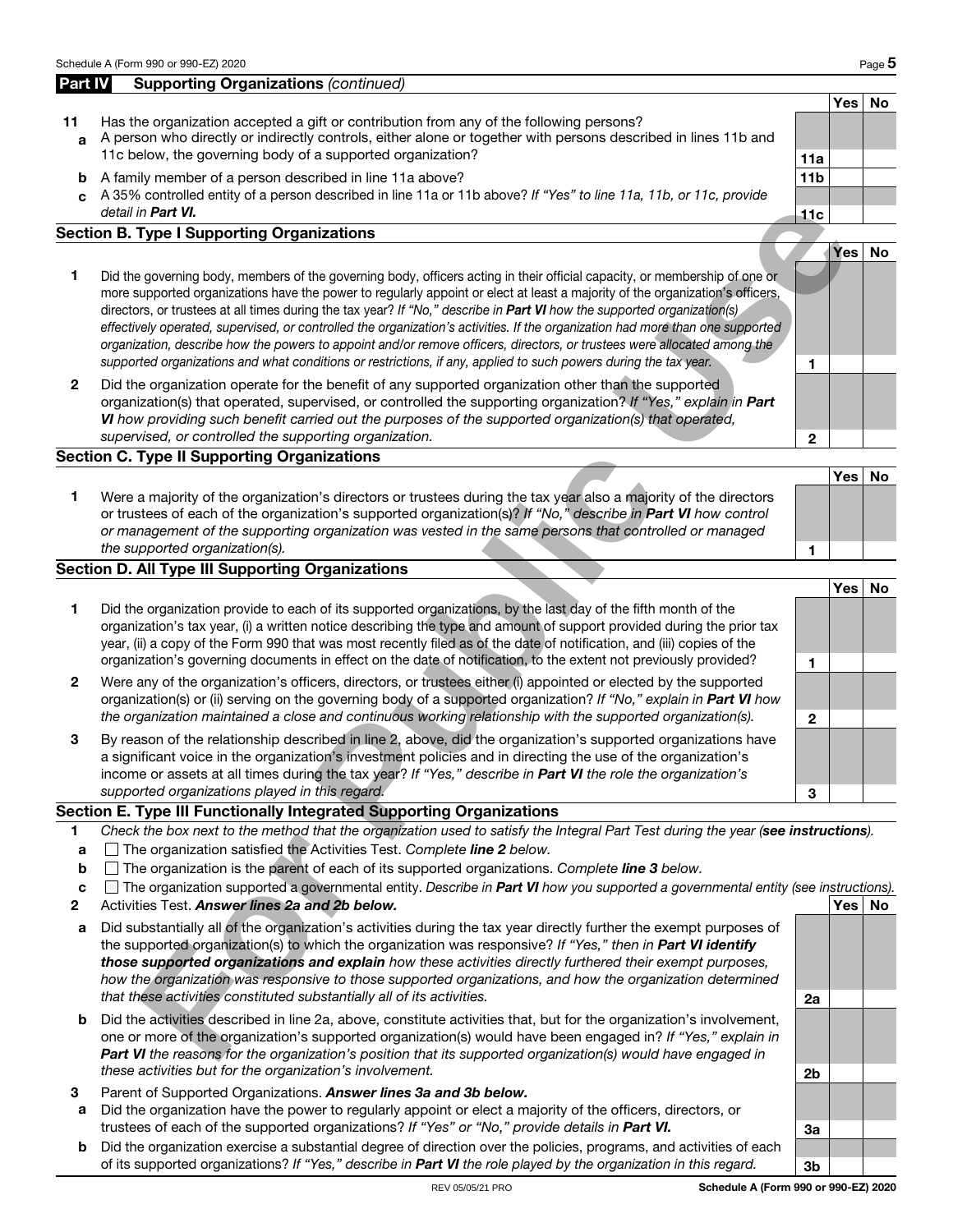### **Part V Type III Non-Functionally Integrated 509(a)(3) Supporting Organizations**

| 1 Check here if the organization satisfied the Integral Part Test as a qualifying trust on Nov. 20, 1970 (explain in Part VI). See |
|------------------------------------------------------------------------------------------------------------------------------------|
| instructions. All other Type III non-functionally integrated supporting organizations must complete Sections A through E.          |

| Section A-Adjusted Net Income |                                                                                                                                                     |                | (A) Prior Year | (B) Current Year<br>(optional)       |
|-------------------------------|-----------------------------------------------------------------------------------------------------------------------------------------------------|----------------|----------------|--------------------------------------|
| 1                             | Net short-term capital gain                                                                                                                         | 1              |                |                                      |
| $\mathbf{2}$                  | Recoveries of prior-year distributions                                                                                                              | $\mathbf 2$    |                |                                      |
| 3                             | Other gross income (see instructions)                                                                                                               | 3              |                |                                      |
| 4                             | Add lines 1 through 3.                                                                                                                              | 4              |                |                                      |
| 5                             | Depreciation and depletion                                                                                                                          | 5              |                |                                      |
| 6                             | Portion of operating expenses paid or incurred for production or collection                                                                         |                |                |                                      |
|                               | of gross income or for management, conservation, or maintenance of                                                                                  |                |                |                                      |
|                               | property held for production of income (see instructions)                                                                                           | 6              |                |                                      |
| 7                             | Other expenses (see instructions)                                                                                                                   | 7              |                |                                      |
| 8                             | Adjusted Net Income (subtract lines 5, 6, and 7 from line 4)                                                                                        | 8              |                |                                      |
|                               | <b>Section B-Minimum Asset Amount</b>                                                                                                               |                | (A) Prior Year | (B) Current Year<br>(optional)       |
| 1                             | Aggregate fair market value of all non-exempt-use assets (see                                                                                       |                |                |                                      |
|                               | instructions for short tax year or assets held for part of year):                                                                                   |                |                |                                      |
| а                             | Average monthly value of securities                                                                                                                 | 1a             |                |                                      |
| b                             | Average monthly cash balances                                                                                                                       | 1b             |                |                                      |
| C                             | Fair market value of other non-exempt-use assets                                                                                                    | 1 <sub>c</sub> |                |                                      |
| d                             | Total (add lines 1a, 1b, and 1c)                                                                                                                    | 1d             |                |                                      |
| е                             | Discount claimed for blockage or other factors                                                                                                      |                |                |                                      |
|                               | (explain in detail in Part VI):                                                                                                                     |                |                |                                      |
| $\mathbf{2}$                  | Acquisition indebtedness applicable to non-exempt-use assets                                                                                        | $\overline{c}$ |                |                                      |
| 3                             | Subtract line 2 from line 1d.                                                                                                                       | 3 <sup>1</sup> |                |                                      |
| 4                             | Cash deemed held for exempt use. Enter 0.015 of line 3 (for greater amount,                                                                         |                |                |                                      |
|                               | see instructions).                                                                                                                                  | 4              |                |                                      |
| 5                             | Net value of non-exempt-use assets (subtract line 4 from line 3)                                                                                    | 5              |                |                                      |
| 6                             | Multiply line 5 by 0.035.                                                                                                                           | 6              |                |                                      |
| 7                             | Recoveries of prior-year distributions                                                                                                              | 7              |                |                                      |
| 8                             | Minimum Asset Amount (add line 7 to line 6)                                                                                                         | 8              |                |                                      |
|                               | <b>Section C-Distributable Amount</b>                                                                                                               |                |                | <b>Current Year</b>                  |
| 1                             | Adjusted net income for prior year (from Section A, line 8, column A)                                                                               | 1              |                |                                      |
| $\mathbf{2}$                  | Enter 0.85 of line 1.                                                                                                                               | $\mathbf 2$    |                |                                      |
| 3                             | Minimum asset amount for prior year (from Section B, line 8, column A)                                                                              | 3              |                |                                      |
| 4                             | Enter greater of line 2 or line 3.                                                                                                                  | 4              |                |                                      |
| 5                             | Income tax imposed in prior year                                                                                                                    | 5              |                |                                      |
| 6                             | Distributable Amount. Subtract line 5 from line 4, unless subject to                                                                                |                |                |                                      |
|                               | emergency temporary reduction (see instructions).                                                                                                   | 6              |                |                                      |
| 7                             | Check here if the current year is the organization's first as a non-functionally integrated Type III supporting organization<br>(see instructions). |                |                |                                      |
|                               | $\overline{\mathcal{L}}$                                                                                                                            |                |                | Schedule A (Form 990 or 990-EZ) 2020 |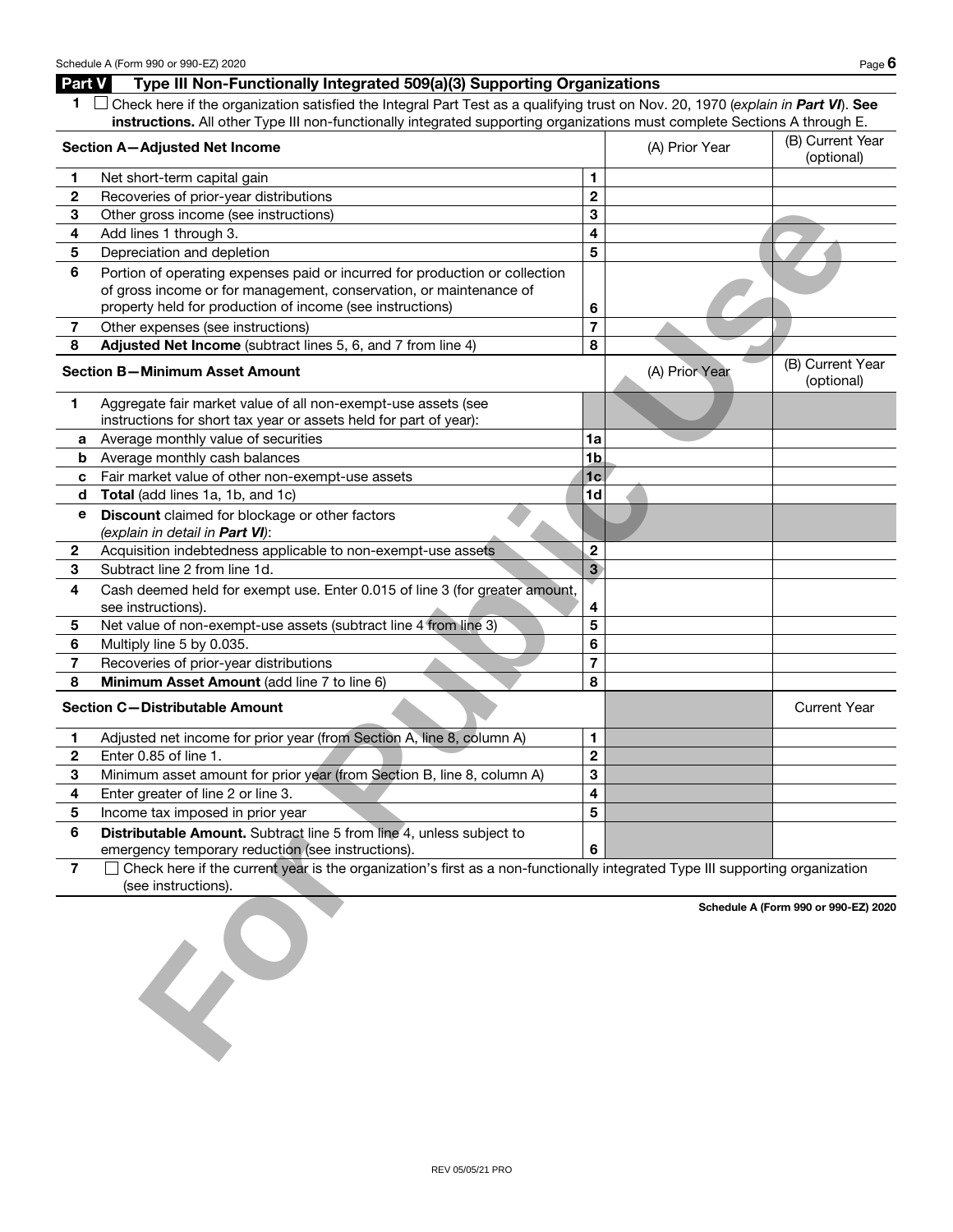| Part V         | Type III Non-Functionally Integrated 509(a)(3) Supporting Organizations (continued)                                                                                           |                                    |                                                      |                                                         |
|----------------|-------------------------------------------------------------------------------------------------------------------------------------------------------------------------------|------------------------------------|------------------------------------------------------|---------------------------------------------------------|
|                | <b>Section D-Distributions</b>                                                                                                                                                |                                    |                                                      | <b>Current Year</b>                                     |
| 1.             | Amounts paid to supported organizations to accomplish exempt purposes                                                                                                         |                                    | 1.                                                   |                                                         |
| $\overline{2}$ | Amounts paid to perform activity that directly furthers exempt purposes of supported                                                                                          |                                    |                                                      |                                                         |
|                | organizations, in excess of income from activity                                                                                                                              |                                    | 2                                                    |                                                         |
| 3              | Administrative expenses paid to accomplish exempt purposes of supported organizations                                                                                         |                                    | 3                                                    |                                                         |
| 4              | Amounts paid to acquire exempt-use assets                                                                                                                                     |                                    | 4                                                    |                                                         |
| 5              | Qualified set-aside amounts (prior IRS approval required - provide details in Part VI)                                                                                        |                                    | 5                                                    |                                                         |
| 6              | Other distributions (describe in Part VI). See instructions.                                                                                                                  |                                    | 6                                                    |                                                         |
| 7              | Total annual distributions. Add lines 1 through 6.                                                                                                                            |                                    | 7                                                    |                                                         |
| 8              | Distributions to attentive supported organizations to which the organization is responsive<br>(provide details in Part VI). See instructions.                                 |                                    | 8                                                    |                                                         |
| 9              | Distributable amount for 2020 from Section C, line 6                                                                                                                          |                                    | 9                                                    |                                                         |
| 10             | Line 8 amount divided by line 9 amount                                                                                                                                        |                                    | 10                                                   |                                                         |
|                | Section E-Distribution Allocations (see instructions)                                                                                                                         | (i)<br><b>Excess Distributions</b> | (ii)<br><b>Underdistributions</b><br><b>Pre-2020</b> | (iii)<br><b>Distributable</b><br><b>Amount for 2020</b> |
| 1              | Distributable amount for 2020 from Section C, line 6                                                                                                                          |                                    |                                                      |                                                         |
| $\mathbf{2}$   | Underdistributions, if any, for years prior to 2020<br>(reasonable cause required - explain in Part VI). See<br>instructions.                                                 |                                    |                                                      |                                                         |
| 3              | Excess distributions carryover, if any, to 2020                                                                                                                               |                                    |                                                      |                                                         |
| a              | From 2015<br>and a state of the                                                                                                                                               |                                    |                                                      |                                                         |
| b              | From 2016<br>and a state of the                                                                                                                                               |                                    |                                                      |                                                         |
| c              | From 2017<br>and a state of the                                                                                                                                               |                                    |                                                      |                                                         |
| d              | From 2018<br>and a state of the                                                                                                                                               |                                    |                                                      |                                                         |
| е              | From 2019<br>and a state of the                                                                                                                                               |                                    |                                                      |                                                         |
| f              | Total of lines 3a through 3e                                                                                                                                                  |                                    |                                                      |                                                         |
| g              | Applied to underdistributions of prior years                                                                                                                                  |                                    |                                                      |                                                         |
| h              | Applied to 2020 distributable amount                                                                                                                                          |                                    |                                                      |                                                         |
| j.             | Carryover from 2015 not applied (see instructions)                                                                                                                            |                                    |                                                      |                                                         |
| J              | Remainder. Subtract lines 3g, 3h, and 3i from line 3f.                                                                                                                        |                                    |                                                      |                                                         |
| 4              | Distributions for 2020 from<br>Section D, line 7:<br>\$                                                                                                                       |                                    |                                                      |                                                         |
| a              | Applied to underdistributions of prior years                                                                                                                                  |                                    |                                                      |                                                         |
| b              | Applied to 2020 distributable amount                                                                                                                                          |                                    |                                                      |                                                         |
| c              | Remainder. Subtract lines 4a and 4b from line 4.                                                                                                                              |                                    |                                                      |                                                         |
| 5              | Remaining underdistributions for years prior to 2020, if<br>any. Subtract lines 3g and 4a from line 2. For result<br>greater than zero, explain in Part VI. See instructions. |                                    |                                                      |                                                         |
| 6              | Remaining underdistributions for 2020. Subtract lines 3h<br>and 4b from line 1. For result greater than zero, explain in<br><b>Part VI.</b> See instructions.                 |                                    |                                                      |                                                         |
| 7              | Excess distributions carryover to 2021. Add lines 3j<br>and 4c.                                                                                                               |                                    |                                                      |                                                         |
| 8              | Breakdown of line 7:                                                                                                                                                          |                                    |                                                      |                                                         |
| a              | Excess from 2016<br><b>Contract</b>                                                                                                                                           |                                    |                                                      |                                                         |
| b              | Excess from 2017                                                                                                                                                              |                                    |                                                      |                                                         |
| C              | Excess from 2018                                                                                                                                                              |                                    |                                                      |                                                         |
| d              | Excess from 2019                                                                                                                                                              |                                    |                                                      |                                                         |
| е              | Excess from 2020                                                                                                                                                              |                                    |                                                      |                                                         |
|                |                                                                                                                                                                               |                                    |                                                      | Schedule A (Form 990 or 990-EZ) 2020                    |

**Schedule A (Form 990 or 990-EZ) 2020**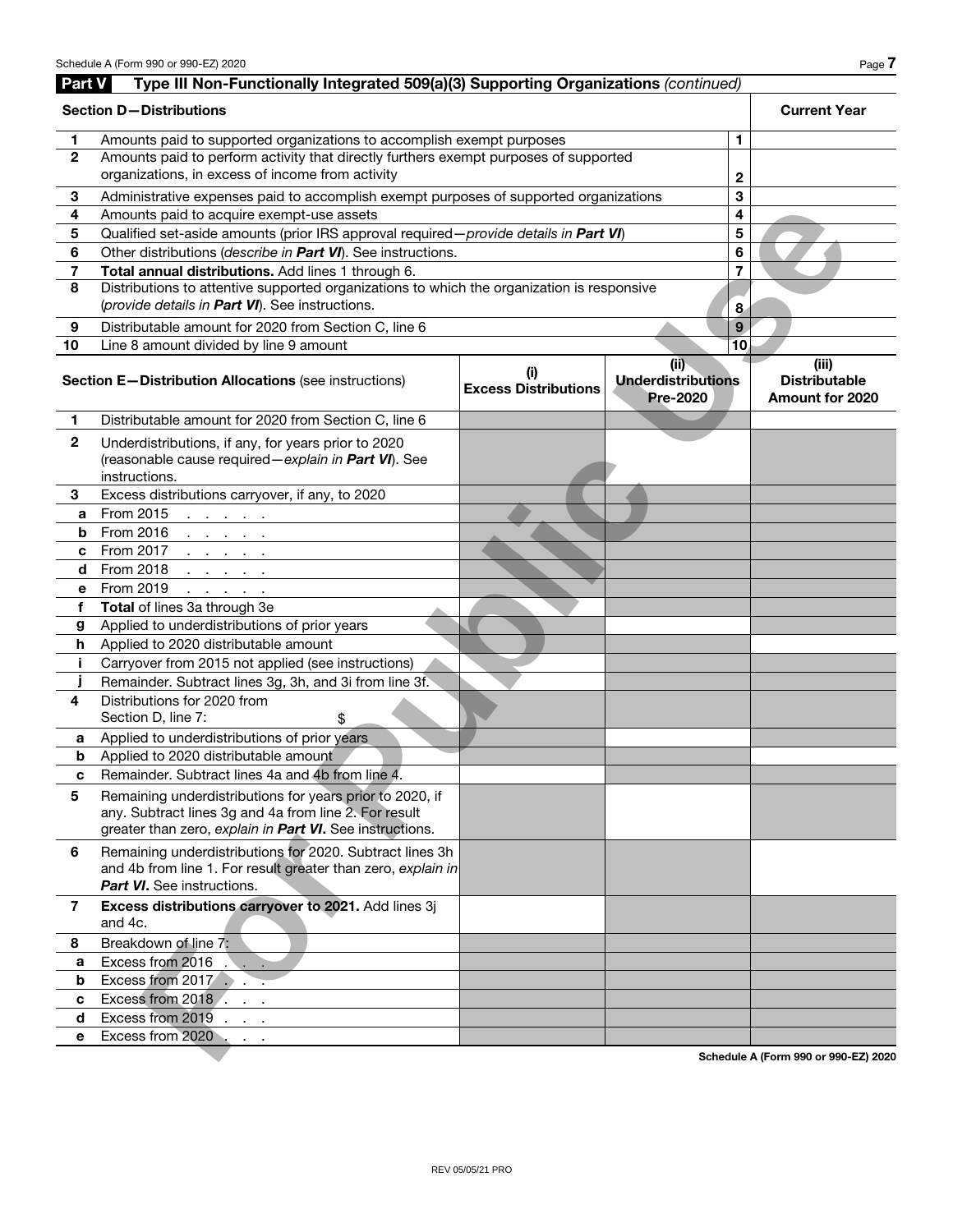| <b>Part VI</b> | Supplemental Information. Provide the explanations required by Part II, line 10; Part II, line 17a or 17b; Part<br>III, line 12; Part IV, Section A, lines 1, 2, 3b, 3c, 4b, 4c, 5a, 6, 9a, 9b, 9c, 11a, 11b, and 11c; Part IV, Section<br>B, lines 1 and 2; Part IV, Section C, line 1; Part IV, Section D, lines 2 and 3; Part IV, Section E, lines 1c, 2a, 2b,<br>3a, and 3b; Part V, line 1; Part V, Section B, line 1e; Part V, Section D, lines 5, 6, and 8; and Part V, Section E,<br>lines 2, 5, and 6. Also complete this part for any additional information. (See instructions.) |
|----------------|---------------------------------------------------------------------------------------------------------------------------------------------------------------------------------------------------------------------------------------------------------------------------------------------------------------------------------------------------------------------------------------------------------------------------------------------------------------------------------------------------------------------------------------------------------------------------------------------|
|                |                                                                                                                                                                                                                                                                                                                                                                                                                                                                                                                                                                                             |
|                |                                                                                                                                                                                                                                                                                                                                                                                                                                                                                                                                                                                             |
|                |                                                                                                                                                                                                                                                                                                                                                                                                                                                                                                                                                                                             |
|                |                                                                                                                                                                                                                                                                                                                                                                                                                                                                                                                                                                                             |
|                |                                                                                                                                                                                                                                                                                                                                                                                                                                                                                                                                                                                             |
|                |                                                                                                                                                                                                                                                                                                                                                                                                                                                                                                                                                                                             |
|                |                                                                                                                                                                                                                                                                                                                                                                                                                                                                                                                                                                                             |
|                |                                                                                                                                                                                                                                                                                                                                                                                                                                                                                                                                                                                             |
|                |                                                                                                                                                                                                                                                                                                                                                                                                                                                                                                                                                                                             |
|                |                                                                                                                                                                                                                                                                                                                                                                                                                                                                                                                                                                                             |
|                |                                                                                                                                                                                                                                                                                                                                                                                                                                                                                                                                                                                             |
|                |                                                                                                                                                                                                                                                                                                                                                                                                                                                                                                                                                                                             |
|                |                                                                                                                                                                                                                                                                                                                                                                                                                                                                                                                                                                                             |
|                |                                                                                                                                                                                                                                                                                                                                                                                                                                                                                                                                                                                             |
|                |                                                                                                                                                                                                                                                                                                                                                                                                                                                                                                                                                                                             |
|                |                                                                                                                                                                                                                                                                                                                                                                                                                                                                                                                                                                                             |
|                |                                                                                                                                                                                                                                                                                                                                                                                                                                                                                                                                                                                             |
|                |                                                                                                                                                                                                                                                                                                                                                                                                                                                                                                                                                                                             |
|                |                                                                                                                                                                                                                                                                                                                                                                                                                                                                                                                                                                                             |
|                |                                                                                                                                                                                                                                                                                                                                                                                                                                                                                                                                                                                             |
|                |                                                                                                                                                                                                                                                                                                                                                                                                                                                                                                                                                                                             |
|                |                                                                                                                                                                                                                                                                                                                                                                                                                                                                                                                                                                                             |
|                |                                                                                                                                                                                                                                                                                                                                                                                                                                                                                                                                                                                             |
|                |                                                                                                                                                                                                                                                                                                                                                                                                                                                                                                                                                                                             |
|                |                                                                                                                                                                                                                                                                                                                                                                                                                                                                                                                                                                                             |
|                |                                                                                                                                                                                                                                                                                                                                                                                                                                                                                                                                                                                             |
|                |                                                                                                                                                                                                                                                                                                                                                                                                                                                                                                                                                                                             |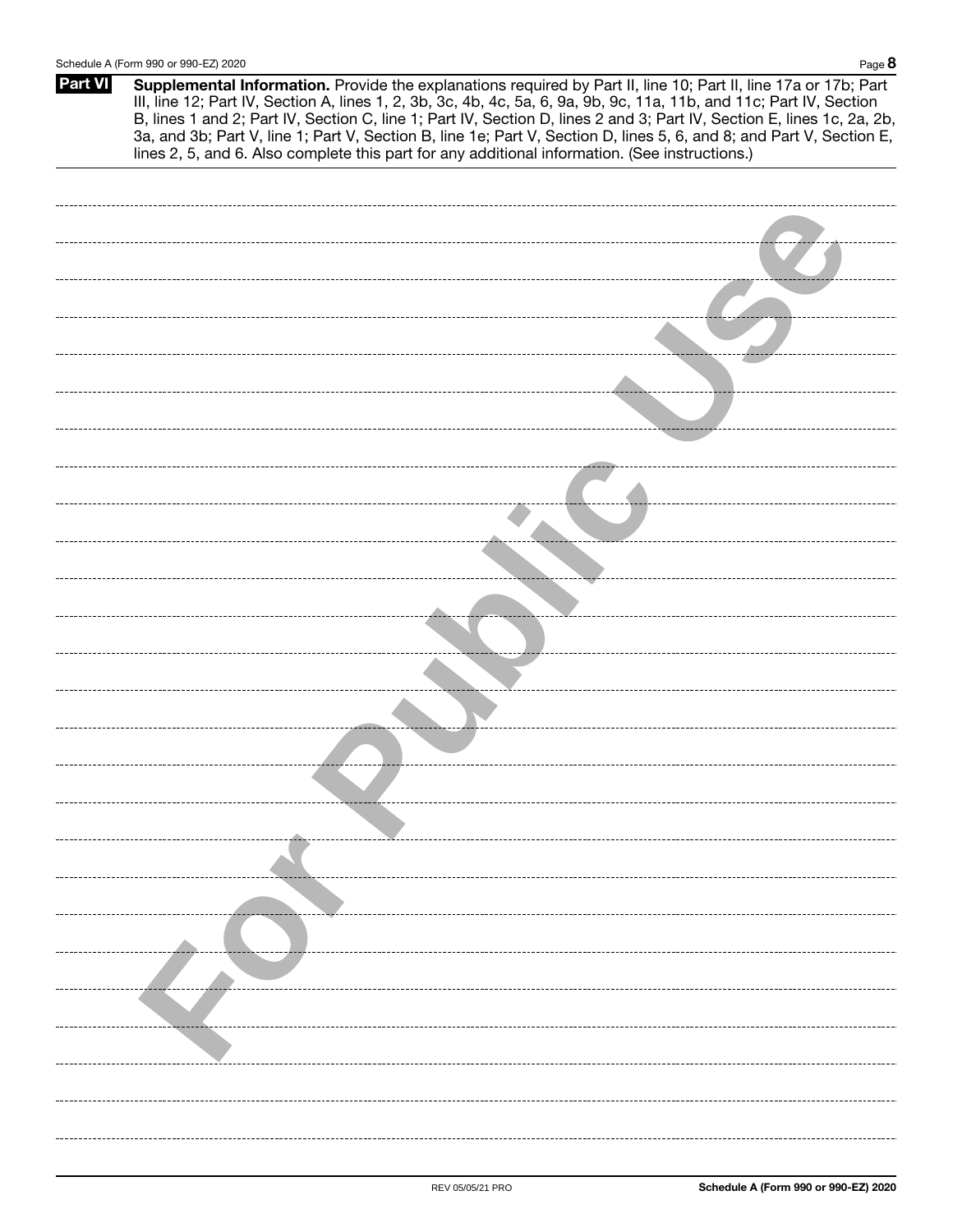## **Schedule B**

| (Form 990, 990-EZ, |
|--------------------|
| or 990-PF)         |
|                    |

Department of the Treasury Internal R

NEHI Research Foundation 82-2826256

### **Organization type** (check one):

| Filers of:            |                                    | Section:                   |                                                                                                                                                                                                                                                                                                                                                                                                                                                                                                                                                                                                                                                                                                                                                         |  |
|-----------------------|------------------------------------|----------------------------|---------------------------------------------------------------------------------------------------------------------------------------------------------------------------------------------------------------------------------------------------------------------------------------------------------------------------------------------------------------------------------------------------------------------------------------------------------------------------------------------------------------------------------------------------------------------------------------------------------------------------------------------------------------------------------------------------------------------------------------------------------|--|
|                       | Form 990 or 990-EZ                 | $\boxed{\times}$ 501(c)(   | 3) (enter number) organization                                                                                                                                                                                                                                                                                                                                                                                                                                                                                                                                                                                                                                                                                                                          |  |
|                       |                                    |                            | 4947(a)(1) nonexempt charitable trust not treated as a private foundation                                                                                                                                                                                                                                                                                                                                                                                                                                                                                                                                                                                                                                                                               |  |
|                       |                                    | 527 political organization |                                                                                                                                                                                                                                                                                                                                                                                                                                                                                                                                                                                                                                                                                                                                                         |  |
| Form 990-PF           |                                    |                            | 501(c)(3) exempt private foundation                                                                                                                                                                                                                                                                                                                                                                                                                                                                                                                                                                                                                                                                                                                     |  |
|                       |                                    |                            | 4947(a)(1) nonexempt charitable trust treated as a private foundation                                                                                                                                                                                                                                                                                                                                                                                                                                                                                                                                                                                                                                                                                   |  |
|                       |                                    |                            | 501(c)(3) taxable private foundation                                                                                                                                                                                                                                                                                                                                                                                                                                                                                                                                                                                                                                                                                                                    |  |
|                       |                                    |                            | Check if your organization is covered by the General Rule or a Special Rule.                                                                                                                                                                                                                                                                                                                                                                                                                                                                                                                                                                                                                                                                            |  |
| instructions.         |                                    |                            | Note: Only a section 501(c)(7), (8), or (10) organization can check boxes for both the General Rule and a Special Rule. See                                                                                                                                                                                                                                                                                                                                                                                                                                                                                                                                                                                                                             |  |
| <b>General Rule</b>   |                                    |                            |                                                                                                                                                                                                                                                                                                                                                                                                                                                                                                                                                                                                                                                                                                                                                         |  |
| $\mathbf{\mathsf{X}}$ | contributor's total contributions. |                            | For an organization filing Form 990, 990-EZ, or 990-PF that received, during the year, contributions totaling \$5,000<br>or more (in money or property) from any one contributor. Complete Parts I and II. See instructions for determining a                                                                                                                                                                                                                                                                                                                                                                                                                                                                                                           |  |
| <b>Special Rules</b>  |                                    |                            |                                                                                                                                                                                                                                                                                                                                                                                                                                                                                                                                                                                                                                                                                                                                                         |  |
|                       |                                    |                            | For an organization described in section 501(c)(3) filing Form 990 or 990-EZ that met the 331/3% support test of the<br>regulations under sections 509(a)(1) and 170(b)(1)(A)(vi), that checked Schedule A (Form 990 or 990-EZ), Part II, line<br>13, 16a, or 16b, and that received from any one contributor, during the year, total contributions of the greater of (1)<br>\$5,000; or (2) 2% of the amount on (i) Form 990, Part VIII, line 1h; or (ii) Form 990-EZ, line 1. Complete Parts I and II.                                                                                                                                                                                                                                                |  |
|                       |                                    |                            | For an organization described in section 501(c)(7), (8), or (10) filing Form 990 or 990-EZ that received from any one<br>contributor, during the year, total contributions of more than \$1,000 exclusively for religious, charitable, scientific,<br>literary, or educational purposes, or for the prevention of cruelty to children or animals. Complete Parts I (entering<br>"N/A" in column (b) instead of the contributor name and address), II, and III.                                                                                                                                                                                                                                                                                          |  |
|                       |                                    |                            | For an organization described in section 501(c)(7), (8), or (10) filing Form 990 or 990-EZ that received from any one<br>contributor, during the year, contributions exclusively for religious, charitable, etc., purposes, but no such<br>contributions totaled more than \$1,000. If this box is checked, enter here the total contributions that were received<br>during the year for an exclusively religious, charitable, etc., purpose. Don't complete any of the parts unless the<br>General Rule applies to this organization because it received nonexclusively religious, charitable, etc., contributions<br>totaling \$5,000 or more during the year $\ldots$ $\ldots$ $\ldots$ $\ldots$ $\ldots$ $\ldots$ $\ldots$ $\blacktriangleright$ \$ |  |
|                       |                                    |                            | Caution: An organization that isn't covered by the General Rule and/or the Special Rules doesn't file Schedule B (Form 990,<br>990-EZ, or 990-PF), but it must answer "No" on Part IV, line 2, of its Form 990; or check the box on line H of its Form 990-EZ or on it:                                                                                                                                                                                                                                                                                                                                                                                                                                                                                 |  |

**Schedule of Contributors** a **Attach to Form 990, Form 990-EZ, or Form 990-PF.**

**Schedule of Contributors** 

### **General Rule**

#### **Special Rules**

**Caution:** An organization that isn't covered by the General Rule and/or the Special Rules doesn't file Schedule B (Form 990, 990-EZ, or 990-PF), but it **must** answer "No" on Part IV, line 2, of its Form 990; or check the box on line H of its Form 990-EZ or on its Form 990-PF, Part I, line 2, to certify that it doesn't meet the filing requirements of Schedule B (Form 990, 990-EZ, or 990-PF).

20**20**

| iit of the Treasury i<br>evenue Service | Go to www.irs.gov/Form990 for the latest information. |
|-----------------------------------------|-------------------------------------------------------|
| f the ergenization                      |                                                       |

Name of the organization **Employer identification number Employer identification number**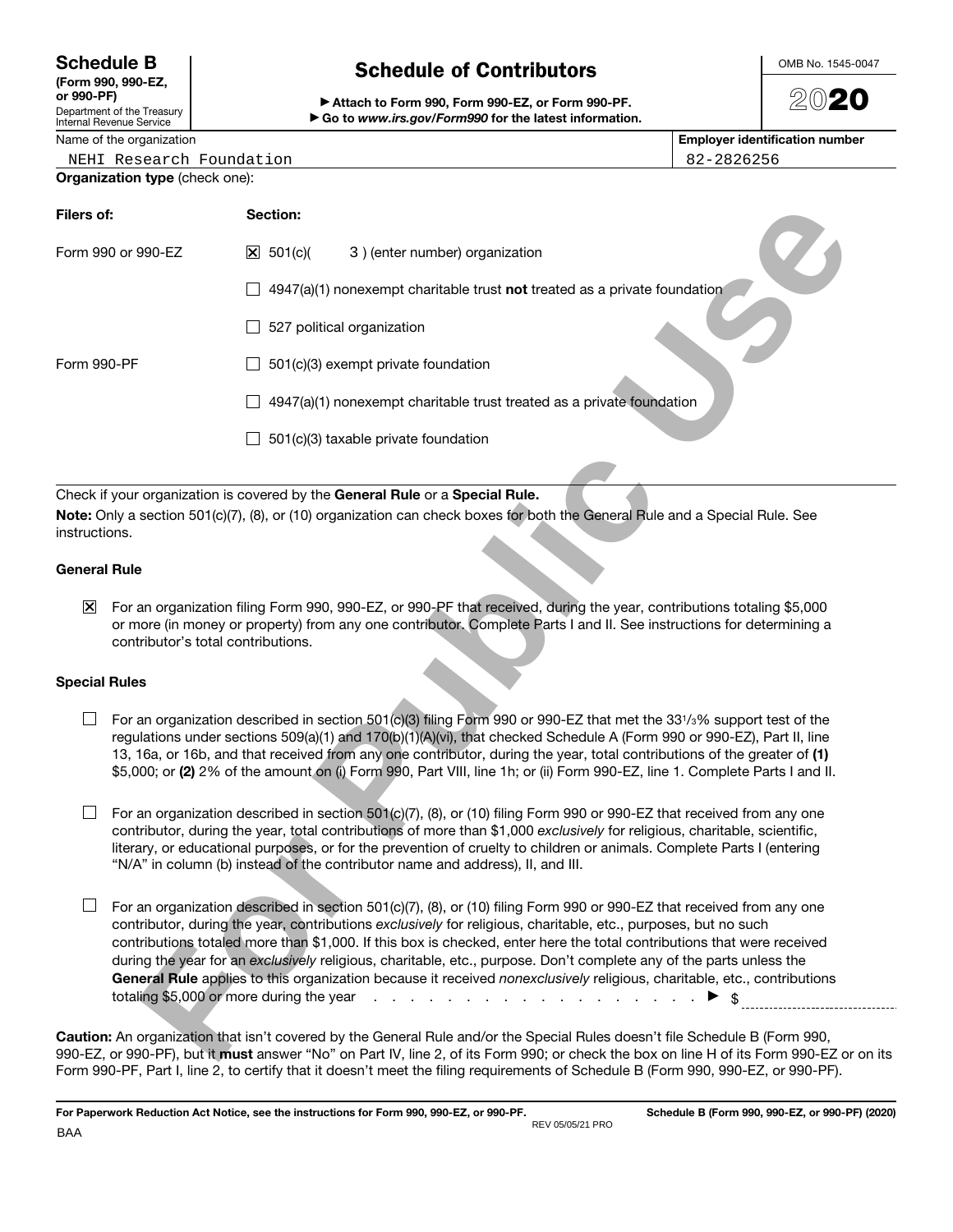**SCHEDULE O (Form 990 or 990-EZ)**

Department of the Treasury Internal Revenue Service

**Complete to provide information for responses to specific questions on Form 990 or 990-EZ or to provide any additional information.**

Attach to Form 990 or 990-EZ.

▶ Go to *www.irs.gov/Form990* for the latest information.



Name of the organization **Employer identification number Employer identification number** 

NEHI Research Foundation 82-2826256

| Pt I, Line 10:                                                                     |
|------------------------------------------------------------------------------------|
| Description: NEHI Medical Research                                                 |
| Class of activity: Raising Funds for NEHI Medical Research                         |
| Grantee's name: University of Penn NEHI Research Fund                              |
| Grantee's address: 2929 Walnut Street, Ste. 300 Philadelphia PA 19104              |
| Grantee's relationship: None                                                       |
| Amount given: \$69,220                                                             |
| Description: NEHI Medical Research                                                 |
| Class of activity: Raising Funds for NEHI Medial Research                          |
| Grantee's name: National Organization for Rare Disorders (NORD)                    |
| Grantee's address: Dept. 5930, PO Box 4110 Woburn MA 01888                         |
| Grantee's relationship: None                                                       |
| Amount given: \$55,000                                                             |
| Description: To assist in travel expenses for medical appointments related to NEHI |
| Class of activity: Travel Grants                                                   |
| Grantee's name: Individual Families (Various)                                      |
| Grantee's relationship: None                                                       |
| Amount given: \$349                                                                |
| Pt I, Line 16:                                                                     |
| Description: Advertising & Marketing \$802                                         |
| Description; Credit Card Processing Fees \$1,965                                   |
| Description: Bank Charges & Fees \$78                                              |
| Description: Information Technology \$2,275                                        |
| Description: Insurance \$1,351                                                     |
| Description: Office Expense \$204                                                  |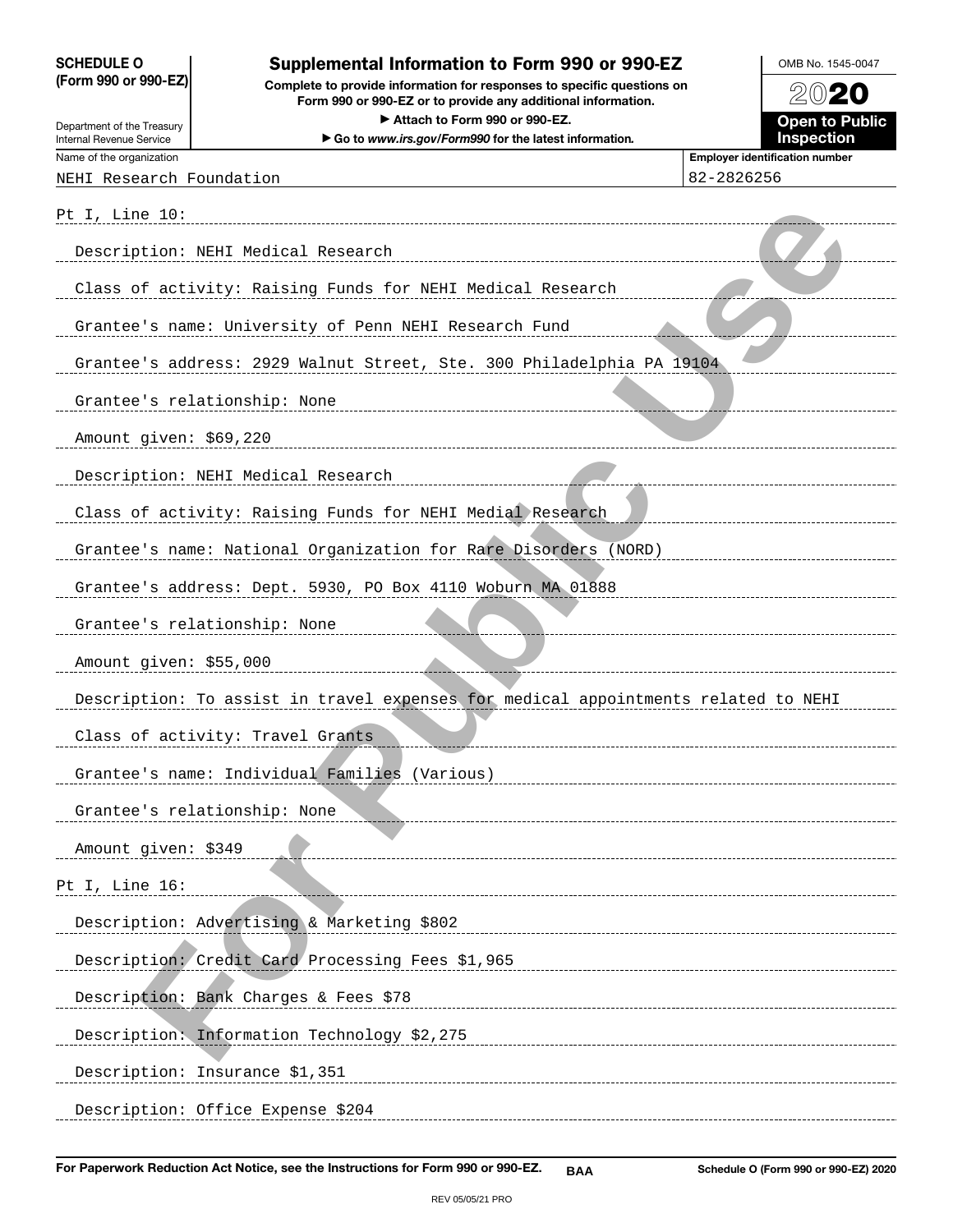| Schedule O (Form 990 or 990-EZ) 2020                                                                  | Page $2$                              |
|-------------------------------------------------------------------------------------------------------|---------------------------------------|
| Name of the organization                                                                              | <b>Employer identification number</b> |
| NEHI Research Foundation                                                                              | 82-2826256                            |
| Description: Depreciation \$923                                                                       |                                       |
| Description: State Regulatory Filing Fees \$2,000                                                     |                                       |
| Description: Awareness \$1,264                                                                        |                                       |
| Pt II, Line 24:                                                                                       |                                       |
| Description: Computer Equipment - Net of Depreciation Beginning of Year: \$3,001 End of Year: \$2,078 |                                       |
|                                                                                                       |                                       |
|                                                                                                       |                                       |
|                                                                                                       |                                       |
|                                                                                                       |                                       |
|                                                                                                       |                                       |
|                                                                                                       |                                       |
|                                                                                                       |                                       |
|                                                                                                       |                                       |
|                                                                                                       |                                       |
|                                                                                                       |                                       |
|                                                                                                       |                                       |
|                                                                                                       |                                       |
|                                                                                                       |                                       |
|                                                                                                       |                                       |
|                                                                                                       |                                       |
|                                                                                                       |                                       |
|                                                                                                       |                                       |
|                                                                                                       |                                       |
|                                                                                                       |                                       |
|                                                                                                       |                                       |
|                                                                                                       |                                       |